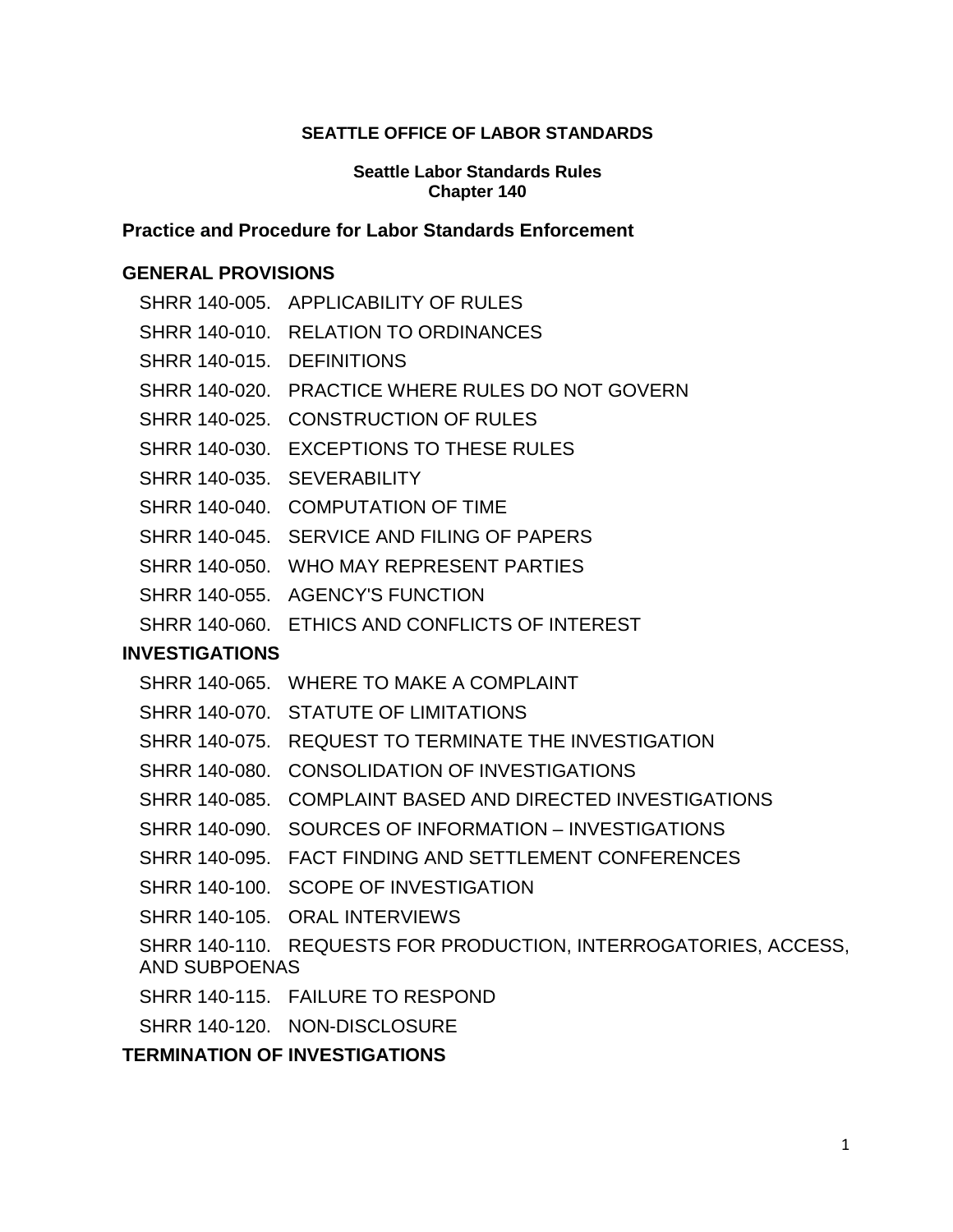SHRR 140-125. [DISMISSAL OF AN INVESTIGATION WITHOUT](#page-10-1)  **[DETERMINATIONS](#page-10-1)** SHRR 140-130. [ADMINISTRATIVE CLOSURE OF INVESTIGATIONS](#page-10-2) SHRR 140-135. [PRE-DETERMINATION SETTLEMENTS](#page-11-0) SHRR 140-140. [DETERMINATIONS OF VIOLATION OR NO VIOLATION](#page-12-0) SHRR 140-145. [WITHDRAWAL AND AMENDMENT OF FINDINGS,](#page-12-1)  [DETERMINATIONS, AND ORDERS](#page-12-1) SHRR 140-150. [EMPLOYEE APPEALS TO HEARING EXAMINER](#page-13-0) SHRR 140-155. [RESPONDENT APPEALS TO HEARING EXAMINER](#page-15-0) **[APPENDIX A](#page-17-0)** SECTION 1. [BACK PAY AND INTEREST AWARDS](#page-17-1) SECTION 2. [REMEDIES IN PAID SICK AND SAFE TIME \(PSST\) CASES](#page-17-2) SECTION 3. REMEDIES IN FAIR CHANCE [EMPLOYMENT \(FCE\) CASES](#page-21-0) SECTION 4. [REMEDIES IN MINIMUM WAGE \(MW\) CASES](#page-22-0) SECTION 5. [REMEDIES IN WAGE THEFT \(WT\) CASES](#page-23-0)

SECTION 6. [REMEDIES IN SECURE SCHEDULING \(SS\) CASES](#page-25-0)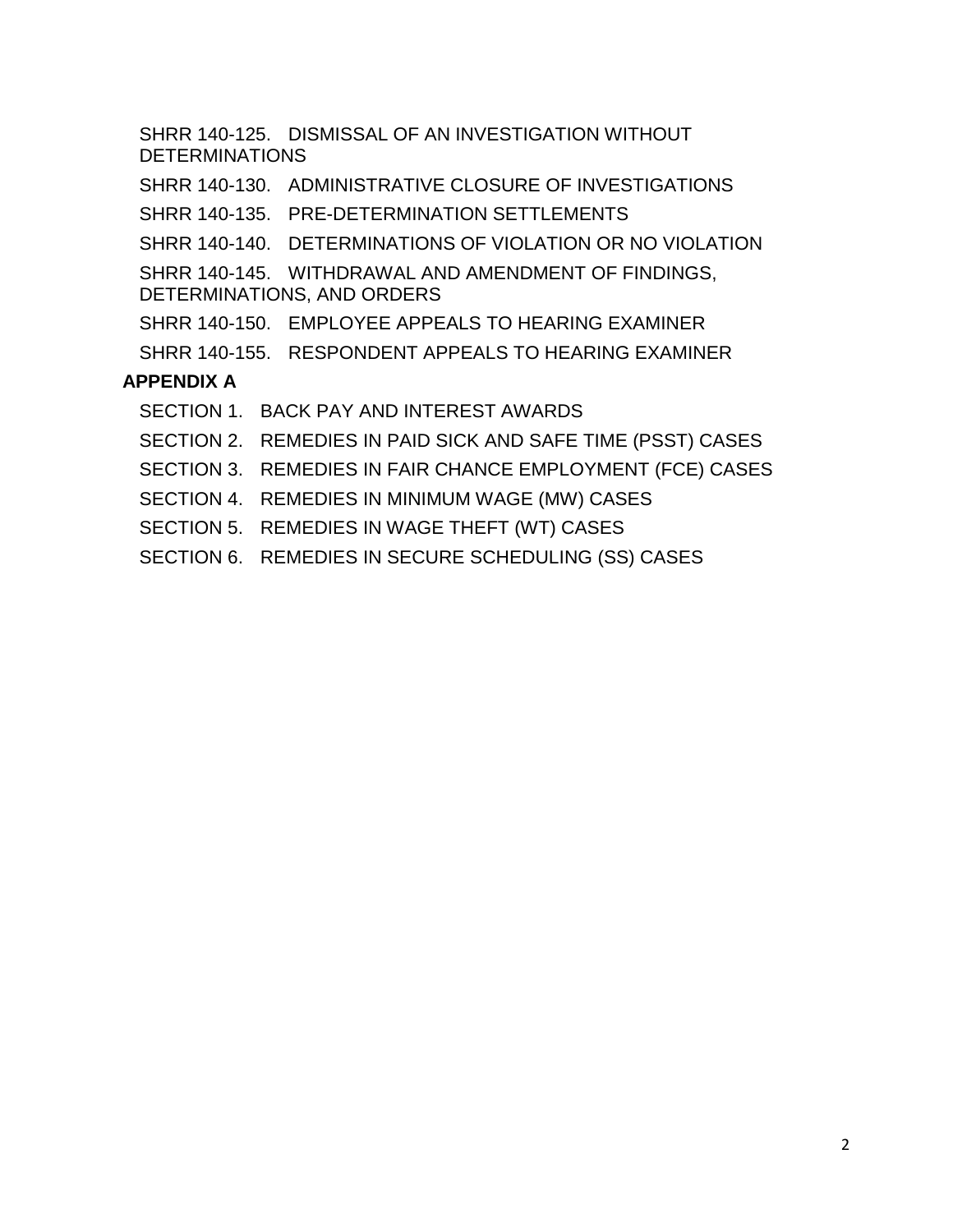### <span id="page-2-0"></span>**GENERAL PROVISIONS**

### <span id="page-2-1"></span>**SHRR 140-005. APPLICABILITY OF RULES**

- (1) These Rules (Chapter 140) govern the practices and procedures of the Seattle Office of Labor Standards in conducting investigations and appeals under the following laws:
	- (a) Paid Sick Time and Safe Time Ordinance (PSST), SMC 14.16;
	- (b) Fair Chance Employment Ordinance (FCE), SMC 14.17;
	- (c) Minimum Wage Ordinance (MW), SMC 14.19;
	- (d) Wage Theft Ordinance (WT), SMC 14.20;
	- (e) Secure Scheduling (SS) Ordinance, SMC 14.22;
	- (f) Any other ordinance in effect that provides the Agency with the power to investigate violations and promulgate rules; and
	- (g) Applicable provisions of Ordinance No. 124643 establishing the Office of Labor Standards.
- (2) These Rules replace SHRR Chapter 40, the previous rules governing practices and procedures for conducting investigations under the Seattle Labor Standards Ordinances.
- (3) These Rules govern the procedure of conducting investigations from initiation through closure, appeals, and referral to the City Attorney for filing of a civil action.
- (4) These Rules and any amendment to these Rules shall apply retroactively to investigations of all violations that occurred or were alleged to have occurred prior to the Rules taking effect and investigations pending before the Agency when the Rules are or the amendment is adopted, except that anything already done need not be redone to comply with the Rules or with the amendment.

## <span id="page-2-2"></span>**SHRR 140-010. RELATION TO ORDINANCES**

These Rules supplement the provisions of the Ordinances outlined in [SHRR 140-005\(](#page-2-1)1) and shall have the force and effect of law.

#### <span id="page-2-3"></span>**SHRR 140-015. DEFINITIONS**

As used in this Chapter 140, the following definitions shall apply:

- (1) "Investigation" means the proceedings before the Agency regarding potential violations of one or more Labor Standards Ordinance(s). Investigations include complaint-based and directed proceedings.
- (2) "Notice of Investigation" means any document initiating an investigation into a Respondent's compliance with one or more Labor Standards Ordinance(s).
- (3) "Complainant" is a person who claims an injury as a result of an alleged violation of one or more Labor Standards Ordinance(s).
- (4) "Agency" means the Office of Labor Standards.
- (5) "Director" means the Director of the Office of Labor Standards or the Director's designee.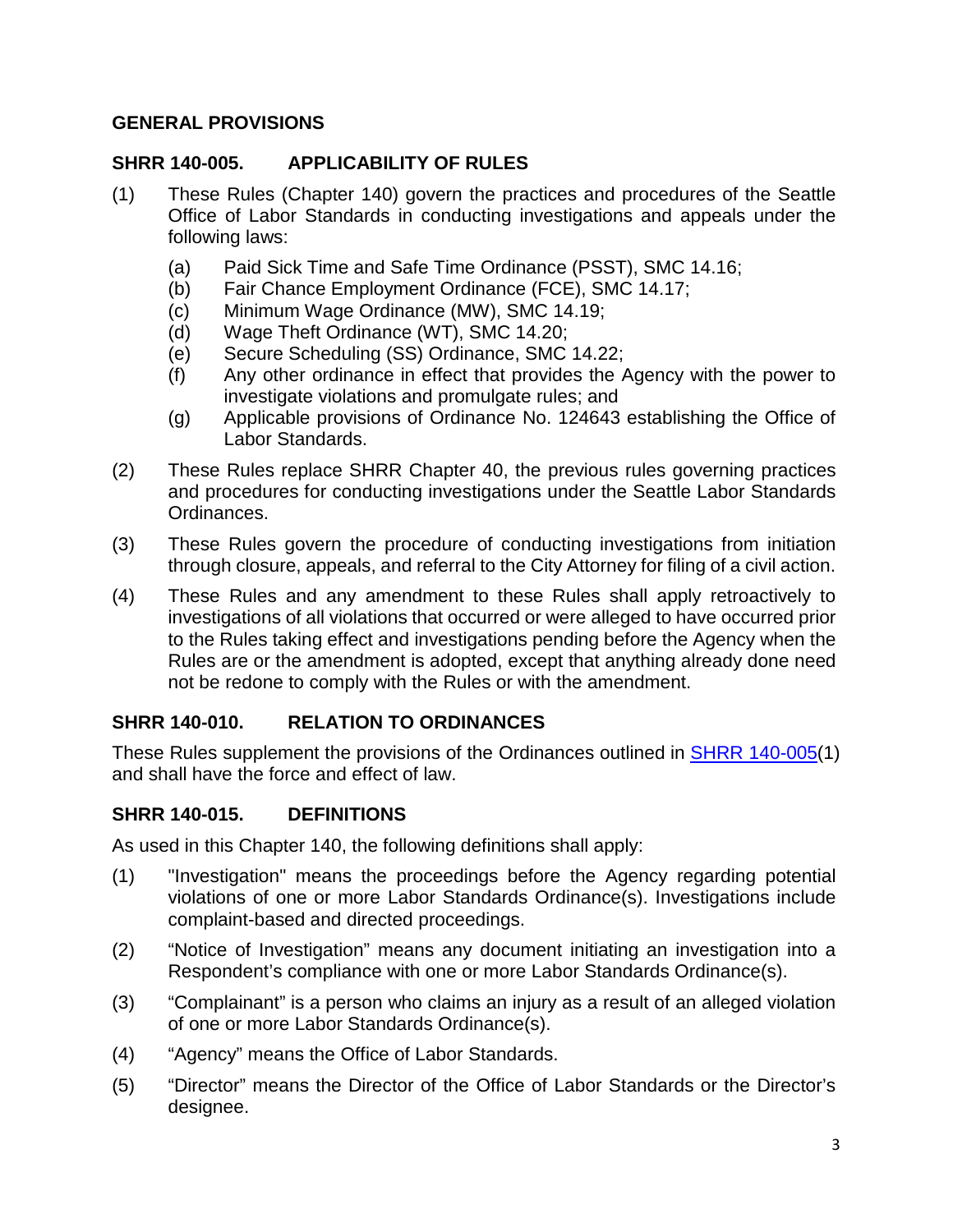- (6) "Issued" means signed and dated by the Director.
- (7) "Labor Standards Ordinances" includes the following Ordinances:
	- (a) Paid Sick Time and Safe Time (PSST) Ordinance, SMC 14.16;
	- (b) Fair Chance Employment (FCE) Ordinance, SMC 14.17;
	- (c) Minimum Wage (MW) Ordinance, SMC 14.19;
	- (d) Wage Theft (WT) Ordinance, SMC 14.20;
	- (e) Secure Scheduling (SS) Ordinance, SMC 14.22; and
	- (f) Any other ordinance in effect that provides the Agency with the power to investigate violations and promulgate rules.

(8) "Respondent" means any individual, partnership, association, corporation, business trust, or any entity, person or group of persons, or a successor thereof whose compliance with one or more of the Labor Standards Ordinances is or has been investigated by the Agency.

## <span id="page-3-0"></span>**SHRR 140-020. PRACTICE WHERE RULES DO NOT GOVERN**

If a matter arises in administering the Seattle Labor Standards Ordinances that is not specifically governed by these Rules, the Director shall exercise discretion to specify the procedure to be followed to promote the just and speedy determination on the merits of all investigations before the Agency.

## <span id="page-3-1"></span>**SHRR 140-025. CONSTRUCTION OF RULES**

These Rules shall be liberally construed to permit the Agency to accomplish its administrative duties and to secure the just and speedy determination on the merits of all investigations before the Agency.

## <span id="page-3-2"></span>**SHRR 140-030. EXCEPTIONS TO THESE RULES**

On the Director's own motion or at the request of a party, the Director may grant an exception to a rule in a specific instance where special circumstances are such that a literal application of the rule would not accomplish the purposes of the Seattle Labor Standards Ordinances. If an exception to a rule is granted, the Director shall notify the parties within five (5) days that the exception has been granted. The notice shall state the procedure that will be followed in lieu of the excepted rule.

## <span id="page-3-3"></span>**SHRR 140-035. SEVERABILITY**

If any of these Rules or any part of a rule is determined to be invalid, the remaining Rules or part of the rule affected shall continue in full force and effect.

## <span id="page-3-4"></span>**SHRR 140-040. COMPUTATION OF TIME**

In computing any period of time prescribed or allowed by these Rules, by order of the Director, or Labor Standards Ordinances, the last day of the period so computed shall be included unless it is a Saturday, Sunday or legal holiday officially recognized by the City of Seattle. In that event, the period shall run until the end of the next day that is not a Saturday, Sunday or legal holiday officially recognized by the City.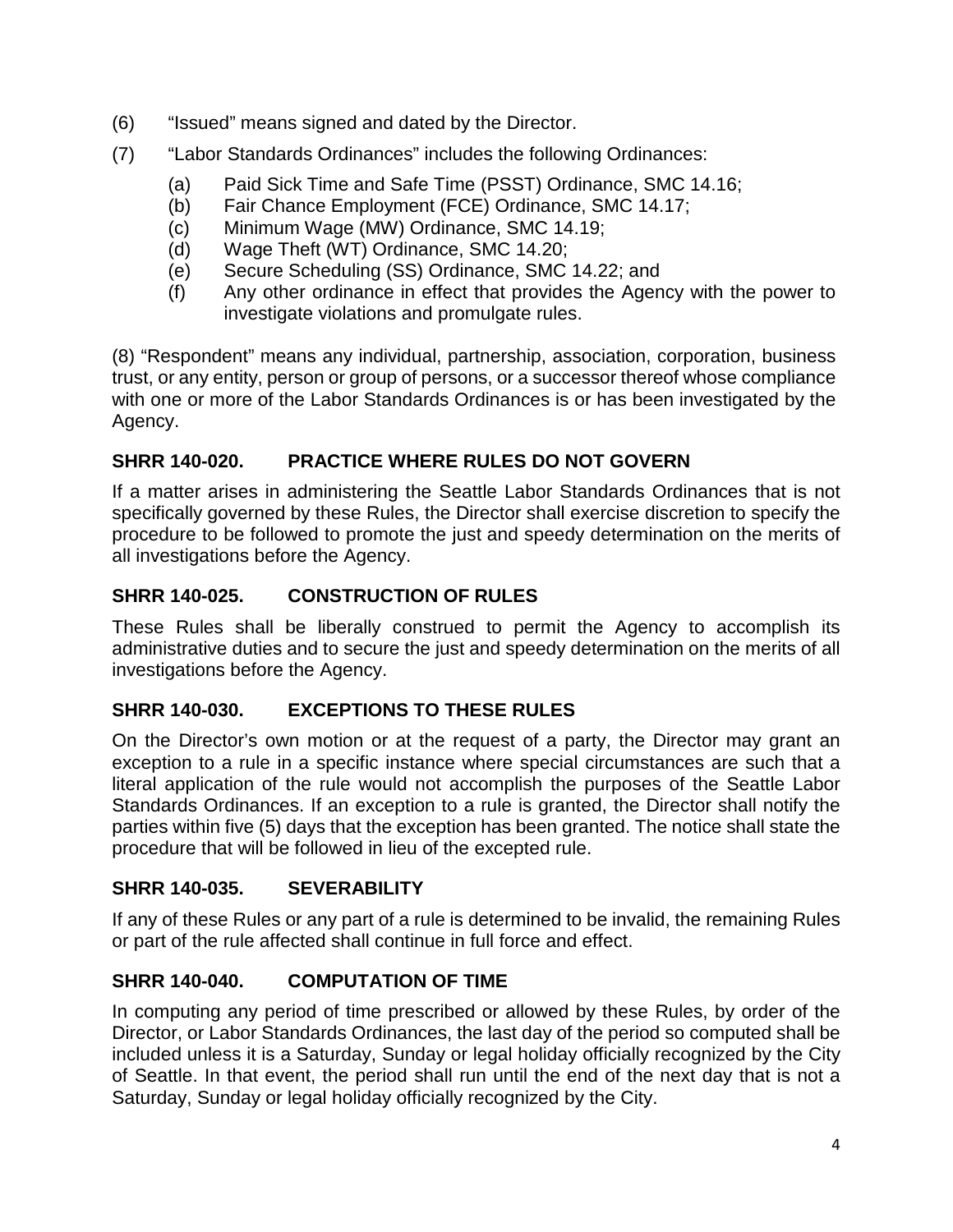## <span id="page-4-0"></span>**SHRR 140-045. SERVICE AND FILING OF PAPERS**

#### (1) Service.

- (a) Who Serves. The Director shall cause to be served or delivered all notices issued by the Agency. Parties shall be responsible for serving their own notices.
- (b) How Served. Service of papers may be made personally; by first-class mail; by certified or registered mail with return receipt requested; by facsimile transmission; by email; or by leaving a copy with a person of suitable age and discretion at the office, principal place of business, or residence of the person or entity to be served.
- (c) Service by Mail. If service is made by mail, the papers shall be mailed via the United States Postal Service (USPS) and addressed to the person upon whom they are served with postage prepaid. Service by mail shall be deemed complete, and documents received, on the third day following the day the papers are placed in the mail, unless the third day is a Saturday, Sunday or legal holiday officially recognized by either the City of Seattle or USPS, in which event service shall be deemed complete on the first day that is not a Saturday, Sunday or legal holiday following the third day.
- (d) Service by Other Means. Service by all other means shall be deemed complete, and documents received, on the same day the papers are emailed, faxed, or personally served.
- (e) Proof of Service. Proof of service may be made by written acknowledgment of service; by the affidavit of the person who personally served the papers or who mailed, emailed, or faxed the papers; by the affidavit of a person who has direct knowledge of service made in person, by mail, email, or fax; or by a certificate of mailing signed by the person who caused the papers to be mailed.
- (f) Upon Whom Served. All papers served by the Agency or by any party shall be served upon all parties or upon the agent designated by a party or by law.
- (2) All Notices to be in Writing. All notices issued by the Agency in the implementation of the Seattle Labor Standards Ordinances shall be in writing and shall be served upon parties to an investigation in accordance with subsection (1) of this section.

## <span id="page-4-1"></span>**SHRR 140-050. WHO MAY REPRESENT PARTIES**

(1) A party may designate an individual over the age of eighteen (18) to be the party's representative, and must inform the Agency in writing of that individual's name, address, and telephone number. The designated representative will exercise the rights of the party. Communication with the designated representative is communication with the party. A party may also be represented by a bona fide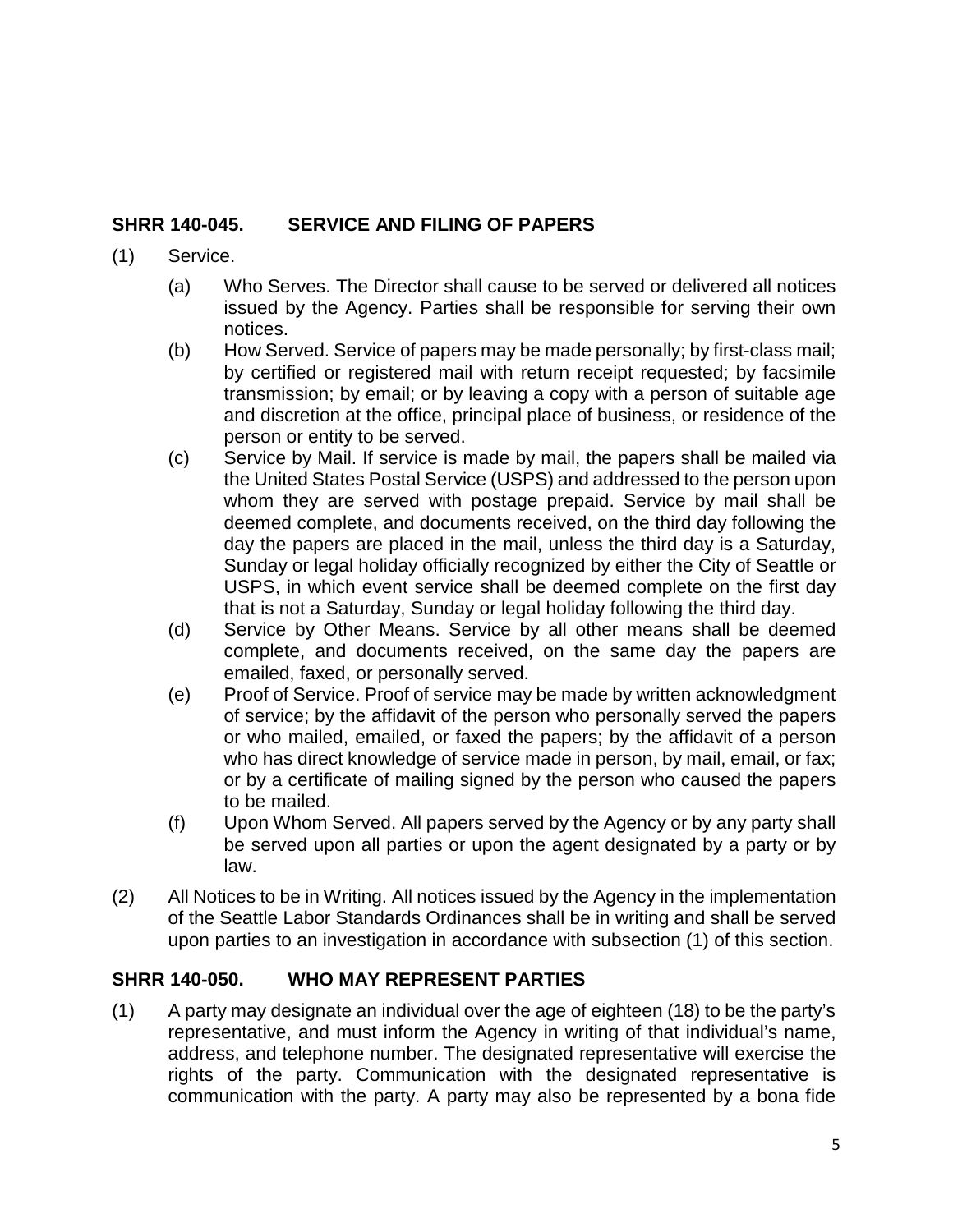officer, partner, agent or full time employee of an association, partnership or corporation.

(2) An attorney entering their appearance or withdrawing as a party's representative for any person shall notify the Agency and all parties of their appearance or withdrawal in writing.

## <span id="page-5-0"></span>**SHRR 140-055. AGENCY'S FUNCTION**

- (1) The Agency administers the Seattle Labor Standards Ordinances to accomplish their purposes.
- (2) The Agency receives complaints and initiates investigations to determine whether a violation has or has not occurred based on a preponderance of the evidence. If the Director determines that a violation has occurred, the Director will issue a Determination of Violation and a Directors Order per SHRR 140-140 that shall state with specificity the amounts due for each violation, including payment of unpaid compensation, liquidated damages, civil penalties, penalties payable to aggrieved parties, fines, and interest. Such remedy may be compensatory, corrective or proscriptive. See Appendix A. Determining the remedy appropriate to eliminate and to prevent the recurrence of an unlawful practice is a matter within the discretion of the Director until or unless:
	- (a) The investigation is referred to the City Attorney;
	- (b) The investigation is certified to the Hearing Examiner; or
	- (c) The complainant brings a civil action under SMC 14.16.110, 14.19.110, 14.20.090, or 14.22.125.

## <span id="page-5-1"></span>**SHRR 140-060. ETHICS AND CONFLICTS OF INTEREST**

- (1) In addition to the conduct prohibited by the City's Code of Ethics, SMC Chapter 4.16, no Agency employee shall conduct an investigation against a party with which the employee or a member of the employee's immediate family:
	- (a) Has a substantial financial relationship or close personal relationship;
	- (b) Has a current application for employment;
	- (c) Is employed; or
	- (d) Is a tenant.
- (2) The Agency shall refer to the United States Department of Labor (DOL) or the Washington State Department of Labor and Industries (LNI), as appropriate, investigations involving Agency employees, except in those investigations in which neither DOL nor LNI has jurisdiction over the matters alleged, or Agency employees choose otherwise. When neither DOL nor LNI has jurisdiction over an investigation involving an Agency employee, the Director may designate a third party, who in the Director's judgment is impartial and qualified, to investigate and to recommend a Determination for the investigation.

## <span id="page-5-2"></span>**INVESTIGATIONS**

## <span id="page-5-3"></span>**SHRR 140-065. WHERE TO MAKE A COMPLAINT**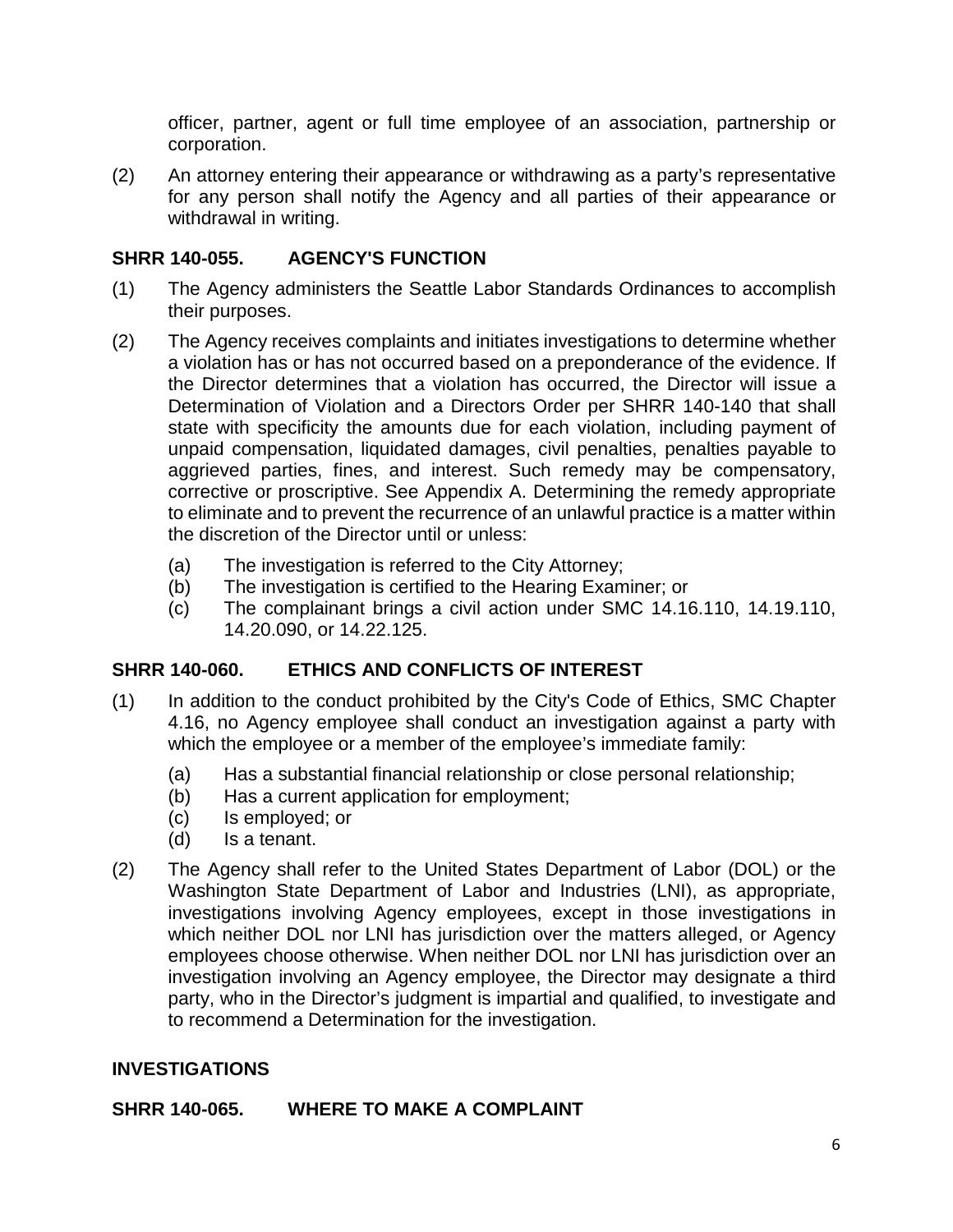Complaints shall be made to the Seattle Office of Labor Standards.

## <span id="page-6-0"></span>**SHRR 140-070. STATUTE OF LIMITATIONS**

Where an investigation is initiated because the Agency has reason to believe that a violation has occurred, the investigation must commence within three (3) years of the alleged violation(s) of the Seattle Labor Standards Ordinances. See SMC 14.16.070, SMC 14.17.045, SMC 14.19.070, SMC 14.20.050, and SMC 14.22.085.

## <span id="page-6-1"></span>**SHRR 140-075. REQUEST TO TERMINATE THE INVESTIGATION**

- (1) Where the allegations under investigation pertain to a single complainant, that complainant may request that the investigation be terminated at any time before the Director issues a Determination of Violation by giving the Agency written notice of the complainant's request to withdraw their complaint.
- (2) Upon receipt of the appropriate withdrawal notice under subsection (1) of this section, the Director may make inquiries to ascertain whether the complainant gave the notice voluntarily and with an understanding of the consequences. Unless the Director determines that the withdrawal request is coerced or uninformed, or that other people may have been impacted by the alleged violation, the Agency shall terminate its investigation and notify the complainant and respondent that the complaint has been withdrawn and the investigation terminated.
- (3) A complainant who withdraws a complaint with benefits or upon receipt of benefits from a respondent may not file another complaint that alleges the same facts and violation(s) as the withdrawn complaint. The complaint shall be dismissed with prejudice. A complainant who withdraws a complaint without benefits may file another complaint that alleges the same facts and violation as the withdrawn complaint, within the statute of limitations. The investigation will be dismissed without prejudice.

## <span id="page-6-2"></span>**SHRR 140-080. CONSOLIDATION OF INVESTIGATIONS**

The Director may order investigations involving a common question of law or fact, or involving a common party or parties, to be consolidated for investigation on any or all of the matters at issue in the investigations.

## <span id="page-6-3"></span>**SHRR 140-085. COMPLAINT BASED AND DIRECTED INVESTIGATIONS**

- (1) The Director may initiate investigations, including individual and company-wide investigations, to determine the extent to which any potential respondent is complying with the Seattle Labor Standards Ordinances.
- (2) An investigation may be initiated by the Director following the receipt of a report or complaint filed by an employee or other person (i.e., complaint-based investigation), or without a complaint (i.e., directed Investigation).
- (3) An investigation may be initiated by a notice of investigation or through other means (e.g., verbally or in-person). If an investigation is initiated through other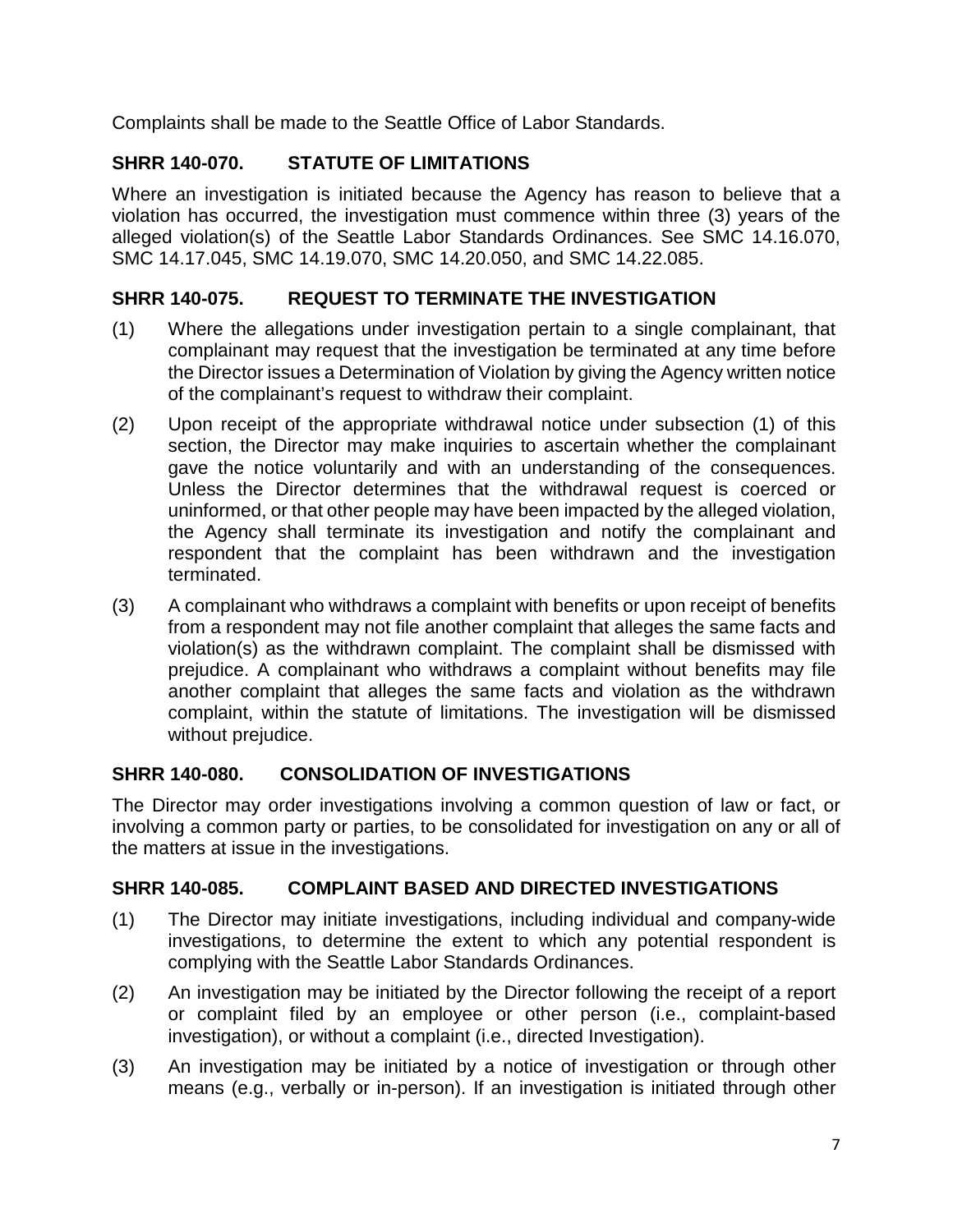means, the Director will serve a notice of investigation per SHRR 140-045 upon the respondent within seven (7) days of the investigation being initiated.

- (4) All investigatory and discovery procedures available to the Agency may, at the discretion of the Director, be utilized in investigations.
- (5) At the conclusion of an investigation, unless an investigation is dismissed or administratively closed, the Director will issue a Determination, and where a violation has been established, an Order per SHRR 140-140.

#### <span id="page-7-0"></span>**SHRR 140-090. SOURCES OF INFORMATION – INVESTIGATIONS**

- (1) An investigation may be initiated through receipt by the Agency of a report of a violation filed by an employee or other person.
- (2) The Agency may also initiate an investigation in situations including, but not limited to, when the Director has reason to believe that a violation has occurred or will occur, or when circumstances show that violations are likely to occur within a business or class of businesses because the workforce contains significant numbers of employees who are vulnerable to labor standards violations or because the workforce is unlikely to volunteer information regarding such violations.
- (3) The Director may assign and reassign investigations to Agency staff members or other designees. During an investigation, the Director may utilize information gathered under federal, state, or local laws or by federal, state, or local agencies that are charged with the administration or enforcement of fair employment practices, public accommodations practices, fair housing practices, fair contracting practices, protected leave, the use of criminal records in employment, wage payment, minimum wage and compensation, or other labor standards.

## <span id="page-7-1"></span>**SHRR 140-095. FACT FINDING AND SETTLEMENT CONFERENCES**

- (1) At such times as are deemed appropriate by the Director, the Director may hold fact finding and settlement conferences. Such conferences are part of the investigation. All parties deemed by the Director as relevant to the investigation shall attend the conference. The purpose of the conference may include:
	- (a) To identify the undisputed elements of the allegations or violations;
	- (b) To define and, if possible, resolve the disputed elements of the allegations or violations; and
	- (c) To attempt to settle the allegations or violations.
- (2) Participants at fact finding conferences may be accompanied by a representative per SHRR 140-050, but the role of the representative is advisory only. The Director will conduct the conference. The representative will not be allowed to question or cross-examine parties or other witnesses.
- (3) Respondent's representatives at a fact finding conference shall include:
	- (a) A person with knowledge of the facts pertaining to the investigation; and
	- (b) A person with authority to negotiate a settlement.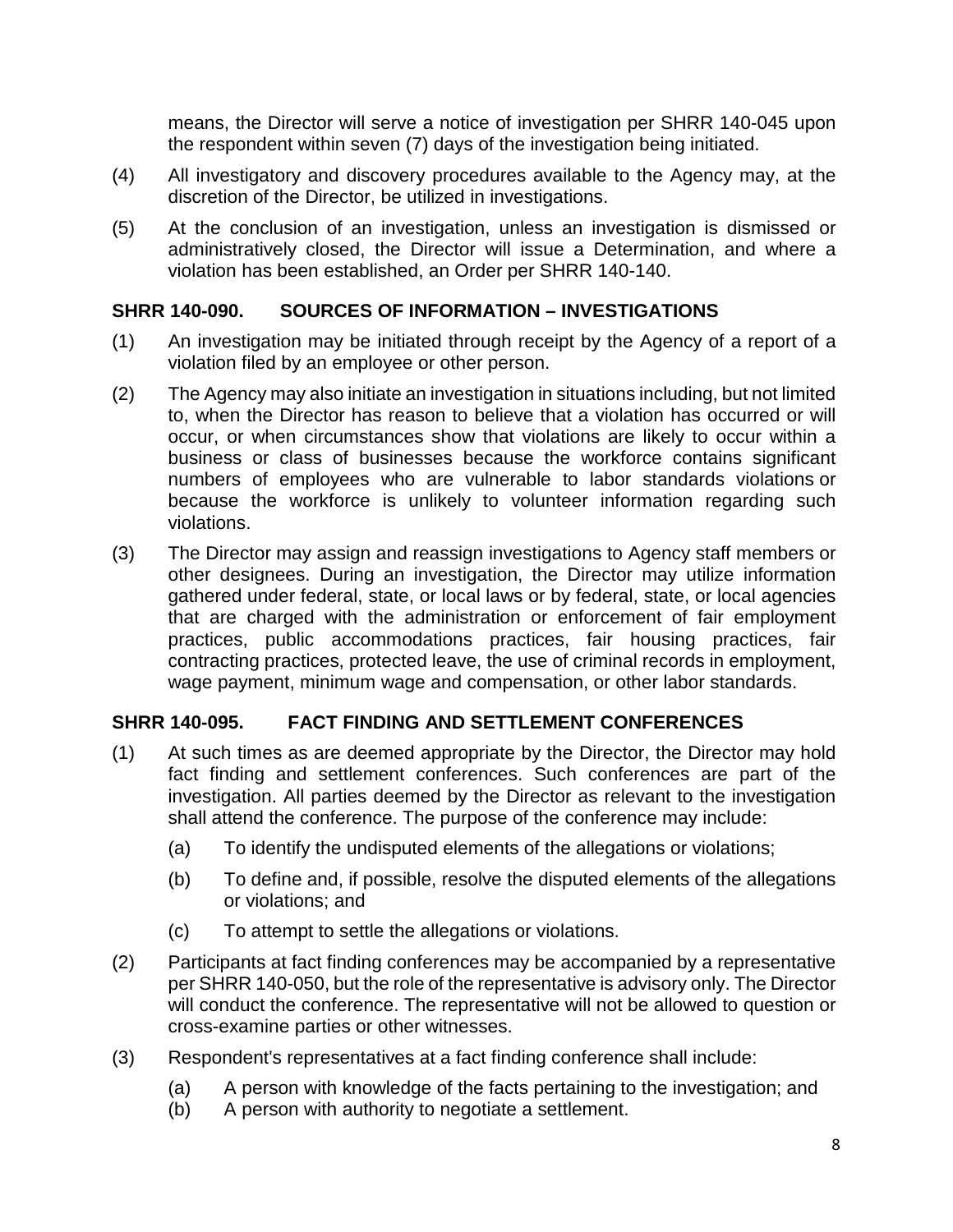(4) If OLS and the parties agree to an appropriate settlement, the Director will draft a predetermination settlement (PDS) agreement as provided in SHRR 140-135.

### <span id="page-8-0"></span>**SHRR 140-100. SCOPE OF INVESTIGATION**

In an investigation, the Director may require a person or entity to submit information and may request, or require upon the issuance of a subpoena, access to Respondent's business premise(s), witnesses, and records to determine whether a labor standards violation has occurred. The Director may enter and inspect such places, inspect and make copies of such records, question such persons, and investigate such facts, conditions, practices, or matters as the Director may deem appropriate to determine whether any person has violated any provision of the Labor Standards Ordinances, or which may aid in the enforcement of the provisions of these Ordinances.

#### <span id="page-8-1"></span>**SHRR 140-105. ORAL INTERVIEWS**

- (1) The Director may interview the complainant, the respondent, and any persons who may provide information concerning the investigation.
- (2) Except at the request of the person interviewed, the complainant, the complainant's representative, the respondent, and the respondent's representative will not be present during interviews of potential witnesses.
- (3) The Director may record statements of persons only with the person's consent. A person may, at their own expense, make a copy of their own recorded statement.
- (4) The Director may provide any person interviewed with a copy of any existing transcript or summary of the interviewed person's own statement or summary. The Director may request the person interviewed to confirm by their signature that a written interview transcript or a summary thereof is an accurate representation of their statement. The person interviewed may submit additional comments regarding their statement to the Agency.

#### <span id="page-8-2"></span>**SHRR 140-110. REQUESTS FOR PRODUCTION, INTERROGATORIES, ACCESS, AND SUBPOENAS**

- (1) The Director may request a respondent or witness to provide documents, records, files, or other sources of evidence to the Agency. The respondent or witness shall provide such documents, records, files or other materials to the Agency within seven (7) days of service of the Director's initial request and within five (5) days for all subsequent requests.
- (2) The Director may issue interrogatories to a respondent or witness. The respondent or witness shall provide complete answers to the interrogatories to the Agency within seven (7) days of service of the interrogatories.
- (3) If a respondent or witness is unable to provide the material requested or to completely answer the interrogatories issued by the Director by the deadlines outlined in subsections (1) and (2) of this section, the respondent or witness shall notify the Director within three (3) days of the date of service of the initial request or interrogatories and within two (2) days for all subsequent requests. The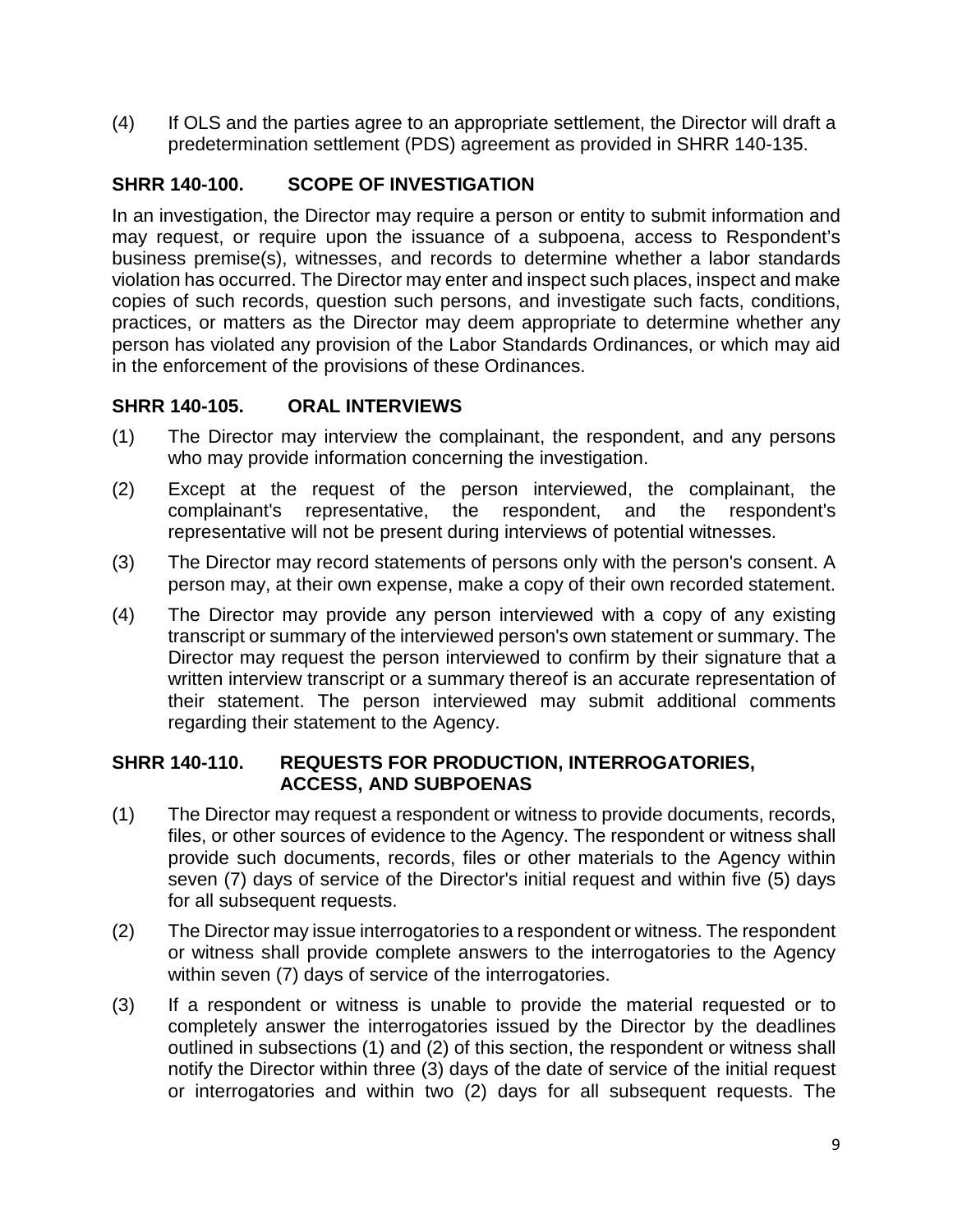notification shall be written and shall state the specific time, not to exceed ten (10) days beyond the original due date, when the material will be provided or the interrogatories will be answered. The Director has discretion to grant, deny or modify requests for extensions.

- (4) The Director may access a respondent's business premises to conduct investigations as outlined in SHRR 140-100.
- (5) The Director will seek voluntary compliance with requests for production, interrogatories, requests for access to a respondent's business premises, to relevant evidence, and to sources of evidence. If a person or entity does not voluntarily comply, the Director may apply by affidavit or declaration to the Hearing Examiner to issue a subpoena to order the person or entity to provide the requested material, to completely answer interrogatories, and/or to allow access to the respondent's business premises, to relevant evidence, or to sources of evidence within five (5) days of the issuance of the subpoena.
- (6) If, in the Director's judgment, the circumstances of a particular investigation require an accelerated response to the Agency's request for production, to answers to interrogatories, for access to the respondent's business premises, for relevant evidence, or for sources of evidence, the Director may shorten the time in which a person must respond to such a request. Likewise, where an accelerated response to a subpoena is necessary, the Director may request that the Hearing Examiner order a response to the subpoena within fewer than five (5) days. The Director shall make such a request in their affidavit or declaration, and provide information as to why the situation warrants a shortened response time.
- (7) An order or subpoena issued pursuant to this subsection may be transmitted to the City Attorney's Office which may take appropriate action to secure compliance with the order or subpoena.

## <span id="page-9-0"></span>**SHRR 140-115. FAILURE TO RESPOND**

- (1) If a respondent fails to respond to a notice of investigation, or request for information within ten days, or fails to maintain and provide records that establish compliance with the relevant Ordinance(s), and the respondent has been served pursuant to SHRR 140-045, the Director may enter a Default Determination and Order that the respondent has violated the Ordinance(s) as alleged.
- (2) A Default Determination and Order shall have the force and effect of a Determination of a Violation and Director's Order. A Default Determination and Order may be enforced in the same manner as a Director's Order. See SHRR 140-140. The Director may seek to enforce a Default Order in a court of competent jurisdiction.

#### <span id="page-9-1"></span>**SHRR 140-120. NON-DISCLOSURE**

(1) In accordance with SMC 14.16.070(B), 14.17.045(B), 14.19.070(B), 14.20.050(B), and 14.22.085(B), information that in the judgment of the Director would tend to identify persons who have requested non-disclosure and have furnished information to the Agency regarding alleged violations of law or have cooperated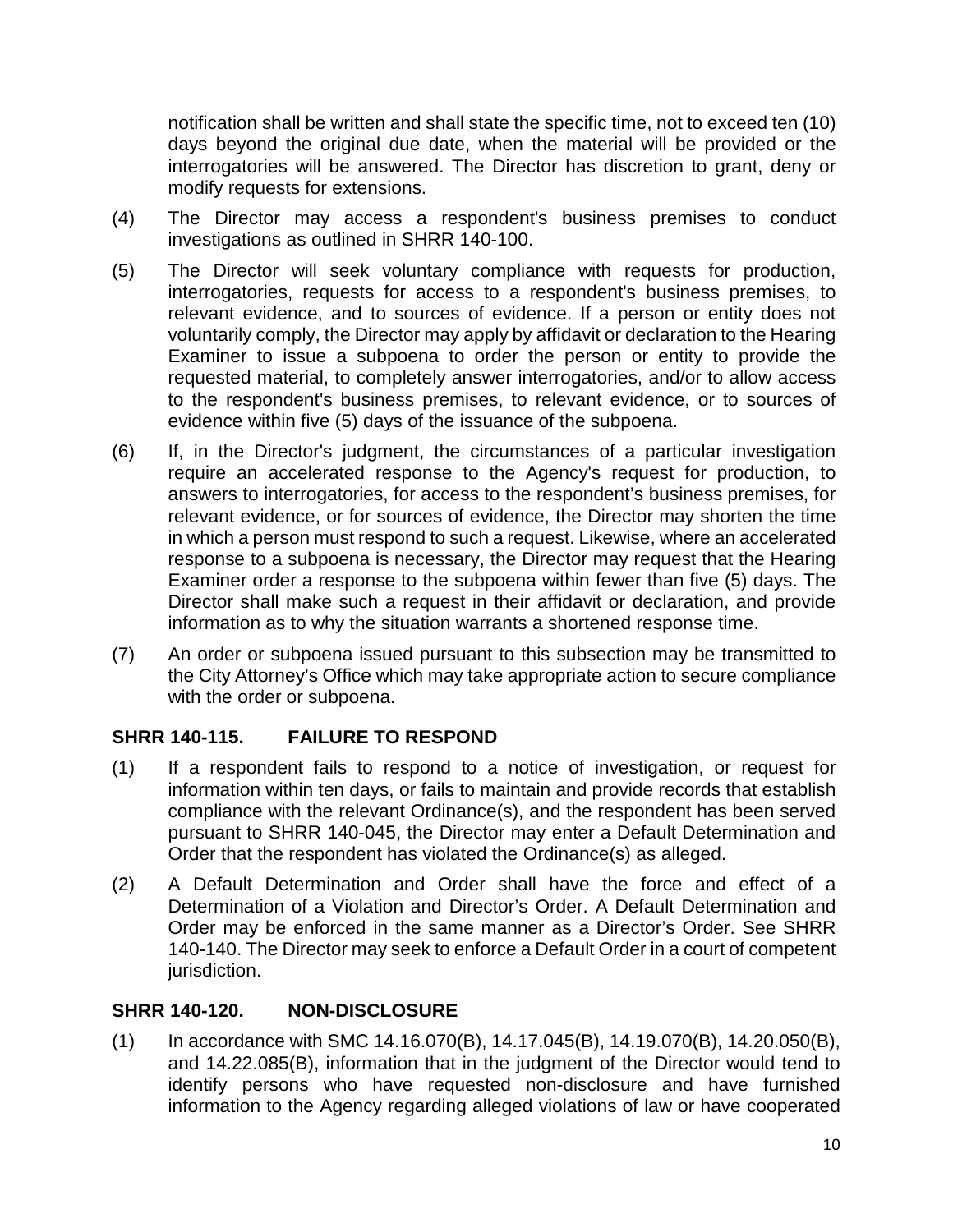in an investigation shall be maintained and protected from disclosure, to the maximum extent permitted by applicable laws, except as provided in subsection (3) of this section.

- (2) The Director shall maintain and protect from disclosure, to the maximum extent permitted by applicable laws, information that would tend to identify persons who furnished information about alleged violations of law or have cooperated in an investigation relevant to matters before the Office of the Hearing Examiner.
- (3) Information that would tend to identify persons who have requested nondisclosure and who have furnished information about alleged violations of law to the Agency or have cooperated in an investigation may only be disclosed under these Rules pursuant to an agreement to disclose such information between the person to be identified and the Director.

## <span id="page-10-0"></span>**TERMINATION OF INVESTIGATIONS**

#### <span id="page-10-1"></span>**SHRR 140-125. DISMISSAL OF AN INVESTIGATION WITHOUT DETERMINATIONS**

- (1) The Director may dismiss an investigation without issuing a Determination pursuant to SHRR 140-140 when the Director determines dismissal is appropriate, including, but not limited to, investigations where:
	- (a) The Director determines that the commencement of an investigation was not timely made or that the Agency does not otherwise have jurisdiction;
	- (b) A civil action has been filed and is being actively litigated in a court which seeks relief on the same facts as are under investigation;
	- (c) The complainant fails to provide necessary information requested by the Director, fails or refuses to appear or to be available for interviews or conferences as necessary, or otherwise refuses to cooperate with the Director to the extent that the Director is unable to complete the investigation and at least seven (7) days have elapsed since the Director sent notice of intent to dismiss the investigation; or
	- (d) The complainant cannot be located by the Director after reasonable efforts have been made to locate the complainant, including notice to the complainant at their last known mailing or email address of the Director's intent to dismiss the investigation, and at least seven (7) days have elapsed since the Director sent notice of intent to dismiss the investigation.
- (2) Upon dismissal under subsection (1) of this section, the Director will notify the complainant and respondent that the investigation has been dismissed.

## <span id="page-10-2"></span>**SHRR 140-130. ADMINISTRATIVE CLOSURE OF INVESTIGATIONS**

(1) The Director may administratively close an investigation when it is appropriate, including, but not limited to, investigations where a predetermination settlement agreement has been reached pursuant to SHRR 140-135.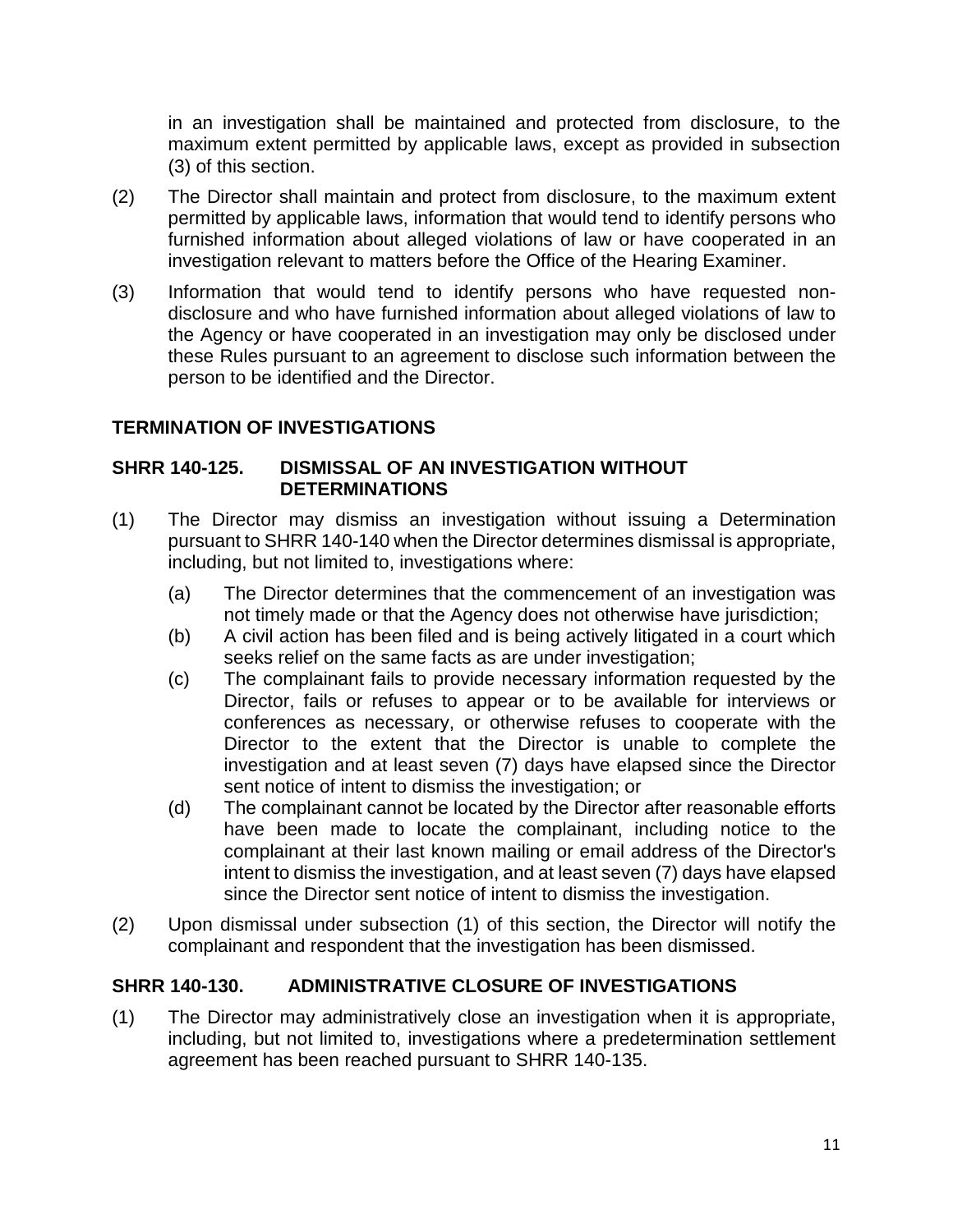- (2) An administrative closure of an investigation terminates the action of the Director and the Agency on the investigation. The Agency will not investigate a complaint filed that alleges the same facts and violation(s) as those previously investigated after the investigation has been administratively closed, except where permissible by law.
- (3) Upon administrative closure under subsection (1) of this section, the Director will notify the complainant, where applicable, and respondent that an investigation has been administratively closed.

#### <span id="page-11-0"></span>**SHRR 140-135. PRE-DETERMINATION SETTLEMENTS**

- (1) The Agency and the respondent may resolve the investigation by agreement at any time before issuing a Determination pursuant to SHRR 140-140.
- (2) If, before issuing a Determination, the parties agree upon a settlement and the Director believes the remedy afforded to the affected employees is appropriate, the Agency will draft a pre-determination settlement (PDS) agreement. The agreement may include, but need not include or be limited to, the following provisions:
	- (a) The agreement constitutes a violation of the relevant ordinance;
	- (b) The parties accept the terms of the agreement as a resolution of the investigation;
	- (c) The specific action(s) the respondent will take to effectuate settlement of the investigation and the time within which the action(s) will be taken;
	- (d) The Agency shall not initiate another investigation against the respondent for the specific matters that were investigated and remedied or could have been remedied in the settlement agreement;
	- (e) The respondent shall not discriminate or retaliate against any person because of opposition to violations of Labor Standards Ordinances, or because of the filing of a complaint, giving of testimony or assistance, or participation in any manner in an investigation;
	- (f) The Agency may investigate any alleged breach of the agreement;
	- (g) If litigation is initiated to enforce the agreement, the City shall be awarded its reasonable attorney's fees and costs incurred in bringing the action;
	- (h) The Agency may monitor compliance for a minimum period of one year; and
	- (i) The agreement can be disclosed to the public.
- (3) If the respondent signs the PDS agreement, the agreement will be incorporated in an Order of the Director which will state that the respondent shall comply with the terms of the PDS agreement.
- (4) The Director will require proof of compliance with the terms of the PDS agreement.
- (5) An order incorporating a PDS agreement will have the force and effect of a Director's order. A PDS agreement may be enforced in the same manner as a Director's order. See SHRR 140-140. The Director may seek to enforce the terms of a PDS agreement in a court of competent jurisdiction.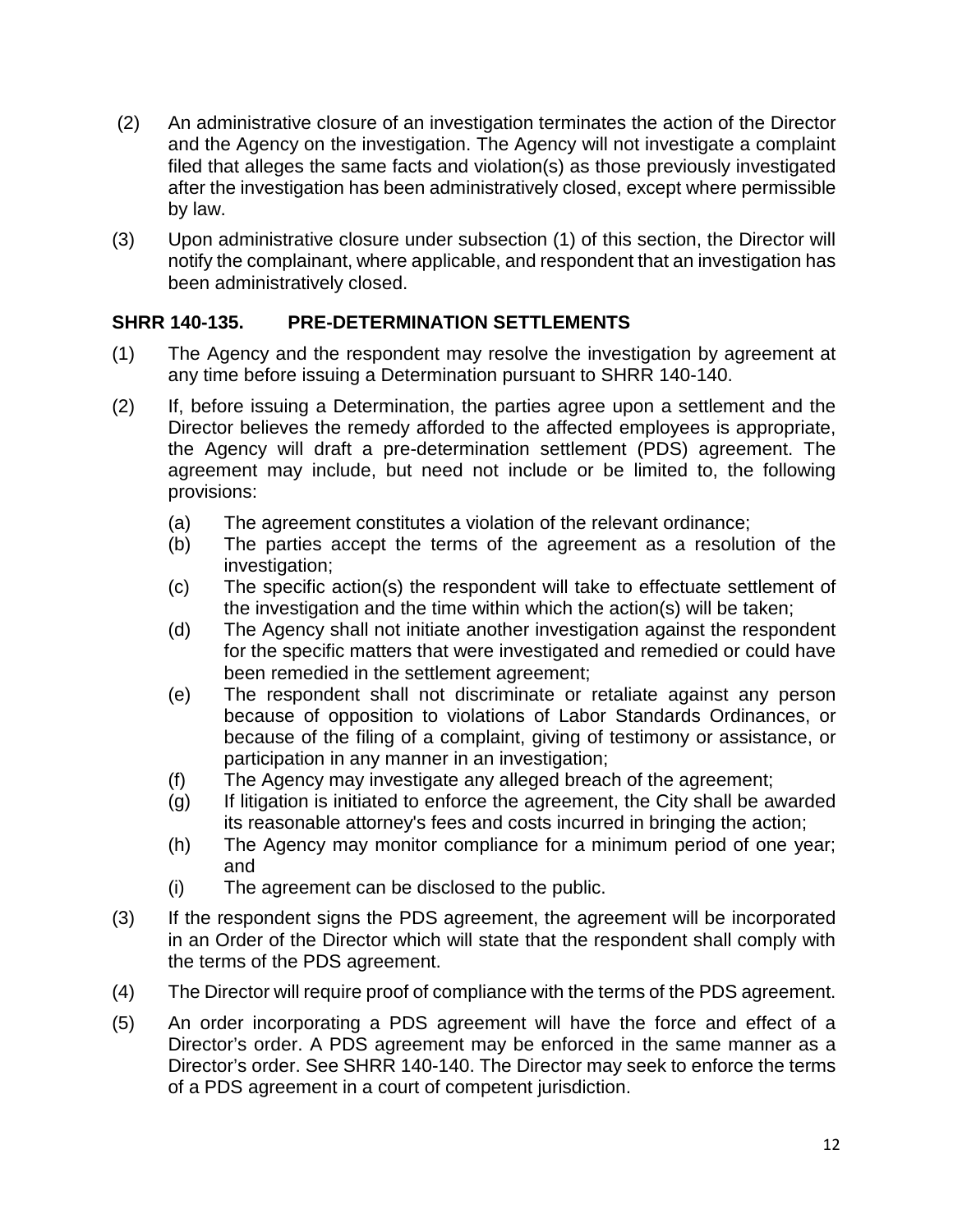(6) In those instances in which a complainant or member of the class claimed to be aggrieved by the practices alleged in an investigation does not receive a full remedy to the alleged violation in a PDS agreement, the agreement shall not in any way prejudice the rights of such person to proceed in any forum against the respondent.

#### <span id="page-12-0"></span>**SHRR 140-140. DETERMINATIONS OF VIOLATION OR NO VIOLATION**

- (1) Investigations in which Determinations are Required. In all investigations where the investigation has not been dismissed or administratively closed, the Director will issue a written Determination that includes findings of fact, conclusions of law, and a statement of whether a violation of the Labor Standards Ordinances has or has not occurred based on a preponderance of the evidence.
	- (a) Investigations in which there is a Violation. Where the Director determines a violation has occurred or is occurring, the Director shall issue and serve a Director's Order contemporaneously with the Determination of Violation and provide the respondent with notice of the respondent's right to appeal the decision, subject to SHRR 140-155. The Director's Order shall conform with the requirements of SMC 14.16.075(C); 14.17.050(C); SMC 14.19.075(C); 14.20.055(C); and 14.22.090(C).
	- (b) Investigations in which there is No Violation. Where the Director has determined a violation has not occurred and the investigation was initiated by a complainant, the Director shall provide the complainant with notice of the complainant's right to appeal the decision, subject to SHRR 140-150.
- (2) Standard of Proof. The Director shall issue a Determination of Violation and Director's Order when a preponderance of the credible evidence before the Director establishes that an unlawful practice has occurred or is occurring.
- (3) Procedure.
	- (a) In all investigations, the Director will issue written Determinations.
	- (b) The Director will cause to be served the documents required by subsections 1(a)-(b) of this section on the parties to the investigation within five days of the Director's signature.
- (4) Conciliation or Conference Efforts are Not Required. Post-determination conciliation or conference efforts are not required in labor standards investigations.

#### <span id="page-12-1"></span>**SHRR 140-145. WITHDRAWAL AND AMENDMENT OF FINDINGS, DETERMINATIONS, AND ORDERS**

Final Determinations and Orders issued under SHRR 140-140 may not be withdrawn or amended without the agreement of the parties except:

(1) Upon a remand order of the Hearing Examiner following an appeal pursuant to SHRR 140-150; or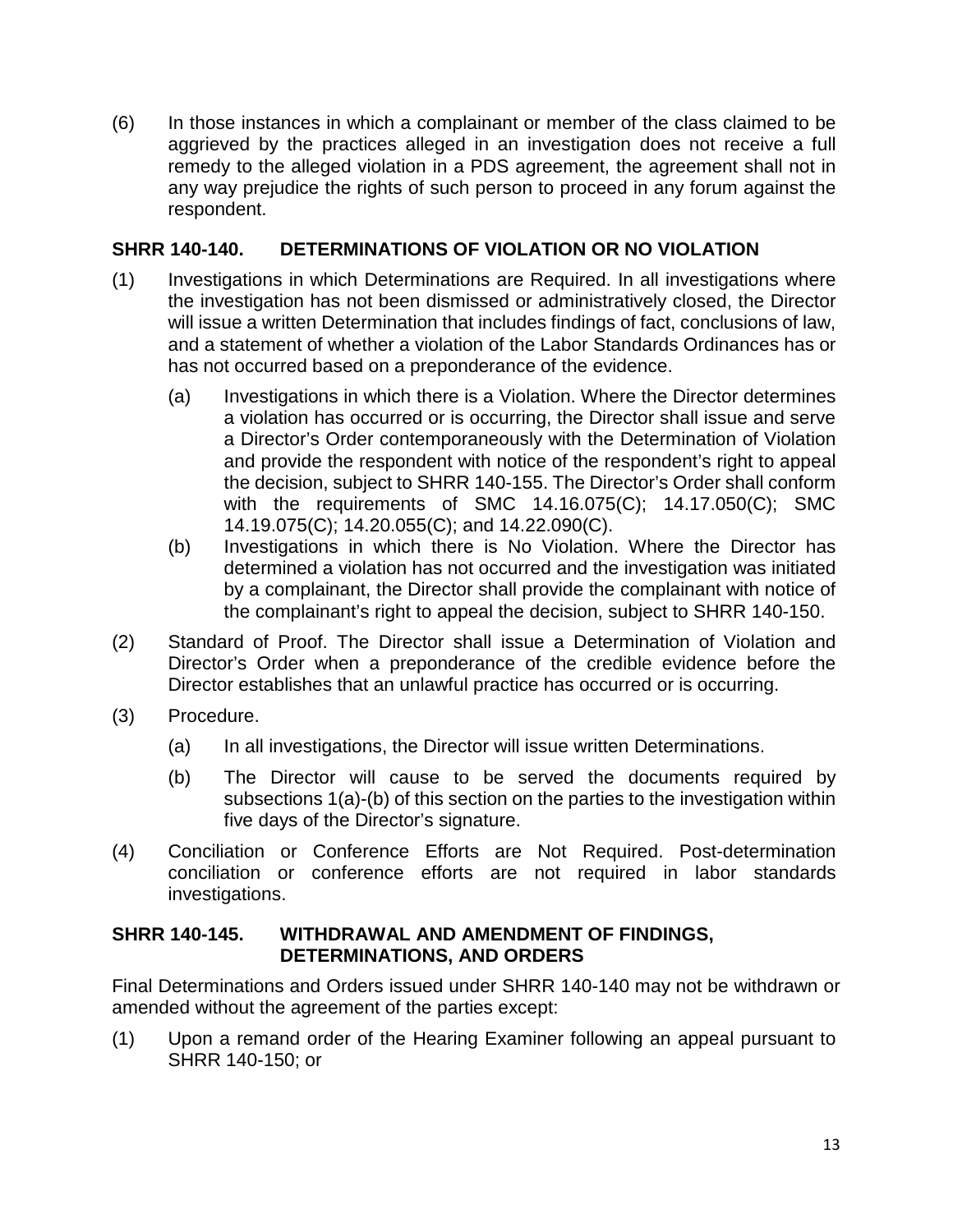(2) Upon a Director's order made on the Director's initiative or in response to a motion of a party made to the Director to correct clerical or procedural mistakes or errors arising from oversight or omission.

## <span id="page-13-0"></span>**SHRR 140-150. EMPLOYEE APPEALS TO HEARING EXAMINER**

- (1) Challenge of Dismissals and Administrative Closures. Complainants may challenge the dismissal or administrative closure of an investigation issued pursuant to SHRR 140-125 or SHRR 140-130 by filing a written statement appealing the dismissal or administrative closure with the Hearing Examiner within fifteen (15) days of being served with the Agency's decision.
	- (a) In considering such an appeal, the Hearing Examiner will only assess whether the Agency abused its discretion when it dismissed or administratively closed the investigation.
	- (b) The Hearing Examiner shall not make a finding on the merits of the investigation. The Hearing Examiner may either affirm the Agency's decision or remand the investigation to the Agency to reconsider its decision to dismiss or close the investigation. An investigation that is remanded under this provision may not be appealed to the Hearing Examiner under subsection (2) of this section below.
	- (c) Unless the Agency failed to exercise due diligence, only the information known to the Agency at the time the Director signed the dismissal or administrative closure can be used in determining whether the Agency's decision was an abuse of its discretion.
- (2) Appeal of Determination of No Violation. Complainants may appeal Determinations of No Violation by filing a written statement of appeal with the Hearing Examiner within fifteen (15) days of being served with the Agency's decision.
	- (a) In considering appeals of Determinations of No Violation, the only issue before the Hearing Examiner is whether the Director's Determination of No Violation is supported by a preponderance of the evidence.
	- (b) The statement of appeal shall state specifically the grounds for appeal, and discuss how the Director's determination was not supported by a preponderance of the evidence. The appeal statement shall fully describe any evidence that the appellant thinks the Agency should have considered.
- (3) Appeal of Determinations of Violation and No Violation. For investigations into multiple allegations that result in a combination Determination of Violation and No Violation, complainants may solely appeal the Determination of No Violation portion of the investigation before the Hearing Examiner in accordance with subsection (2) of this section above.
- (4) Procedures for Employee Appeals.
	- (a) Standing. To have standing to appeal a dismissal, administrative closure, or Determination of No Violation, the appellant must demonstrate that if the alleged violation under investigation did occur, the appellant would have been injured by the violation.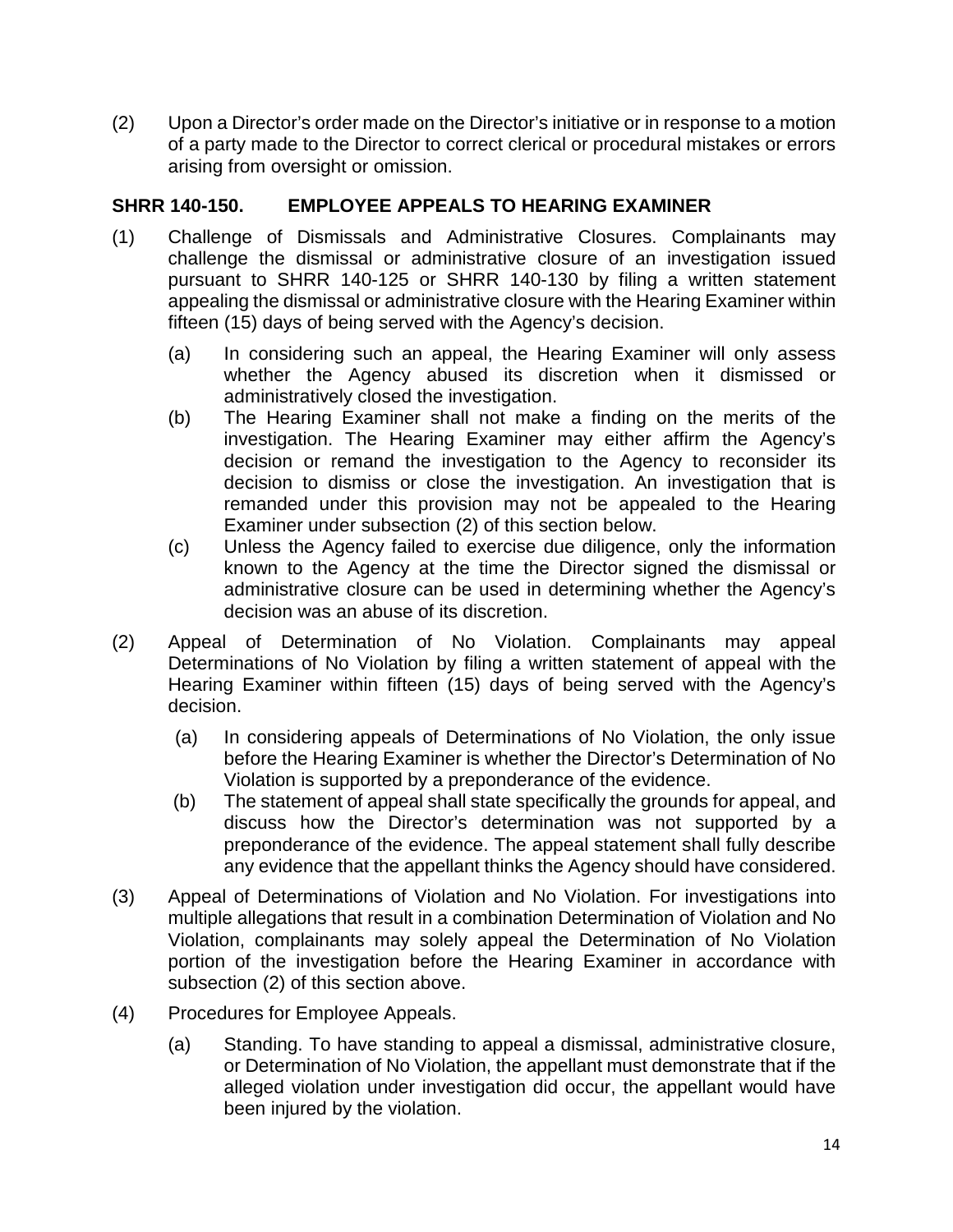- (b) Filing. A statement of appeal may be filed with the Hearing Examiner in hard copy, in electronic format through the e-File page of the Hearing Examiner's website [\(www.seattle.gov/examiner\)](http://www.seattle.gov/examiner), or by facsimile.
	- (i) Documents are deemed filed with the Hearing Examiner on receipt at the Office of the Hearing Examiner on business days during regular business hours. Documents filed in any format on nonbusiness days, or outside regular business hours, are deemed filed on the next business day.
	- (ii) All filings must comply with the Hearing Examiner's Rules of Practice and Procedure, Section 2.05.
	- (iii) All documents filed with the Hearing Examiner must also be served on the Agency. Service of appeal documents shall be made personally; by first-class, registered, or certified mail; by email; or by facsimile.
- (c) Timeline.
	- (i) Within fifteen (15) days of service of the Agency's decision, a complainant may file a statement of appeal with the Hearing Examiner. No extensions under this subsection are permitted.
	- (ii) Within five (5) days of the Hearing Examiner's receipt of an employee appeal, it will notify and provide a copy of the appeal statement to the Agency.
	- (iii) The Agency and respondent will have forty-five (45) days from the date they received notice and a copy of the appeal to submit a response to the appeal to the Hearing Examiner. Responses to appeals shall be served on all parties to the appeal.
	- (iv) The Hearing Examiner shall act upon employee appeals, issue a written decision, and provide a copy to each party within ninety (90) days of the Hearing Examiner's receipt of the appeal.
	- (v) The Hearing Examiner may extend the time requirements listed in subsection (iii) above if the requesting party files a written request and the Hearing Examiner determines the party has established good cause for granting an extension. If the Hearing Examiner grants an extension, they shall notify all parties in writing. Except in circumstances that would otherwise result in manifest injustice:
		- 1. The Hearing Officer may grant no more than one thirty (30) day extension; and,
		- 2. The extension request must be filed before expiration of the time limit in question
- (d) Burden. The burden is on the appellant to convince the Hearing Examiner to exercise the Hearing Examiner's discretion to remand the investigation. The Hearing Examiner will not make a finding on the merits of the investigation, but will issue a written order either affirming the Agency's dismissal, administrative closure, or Determination of No Violation; or remanding the investigation to the Agency for further consideration or investigation.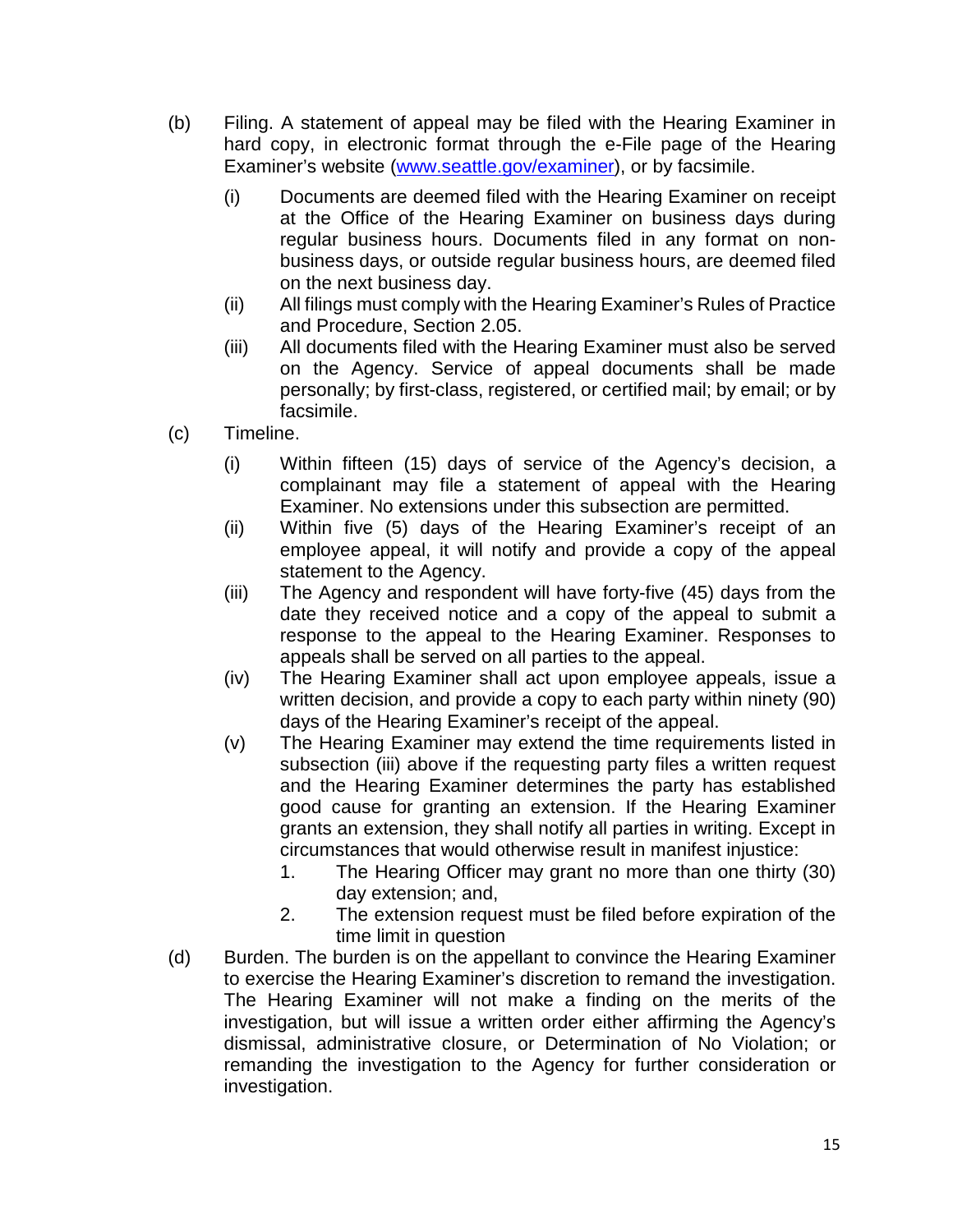- (i) If the appellant fails to state valid grounds for appeal, or if the appeal is without merit on its face, frivolous, or brought merely to secure delay, the Hearing Examiner may dismiss the appeal without further proceedings.
- (ii) If the Hearing Examiner affirms the dismissal, administrative closure, or Determination of No Violation, the decision shall be final and the investigation terminated.
- (iii) If the Hearing Examiner remands for further consideration or investigation, the Hearing Examiner shall specify the information or evidence the Agency must obtain and consider upon further investigation in the remand order.
- (iv) If the Hearing Examiner remands for further consideration or investigation, the appellant shall not have a right to appeal the findings of the remand investigation unless the Agency fails to exercise due diligence in obtaining and considering the information or evidence specified by the Hearing Examiner in the remand order.
- (e) Evidence. The Hearing Examiner shall consider the appeal, the Agency's notice of investigation, findings of fact, appeal brief, and such other materials as the Hearing Examiner may request of the Agency, the appellant, or the respondent.
- (f) Oral Argument. In its discretion, the Hearing Examiner may request oral argument by the parties on the issues raised in the appeal.
	- (i) Oral arguments shall only serve the limited purpose of assisting the Hearing Examiner in determining whether:
		- 1. The Agency's decision to dismiss or administratively close the investigation was an abuse of discretion; or
		- 2. A preponderance of the evidence supports the Agency's Determination of No Violation that was appealed.
	- (ii) Any oral argument shall be electronically recorded and the recording made part of the Hearing Examiner's record.
	- (iii) Oral argument is not evidence and does not become part of the Agency's investigatory record.
	- (iv) The Hearing Examiner shall notify parties at least ten (10) days before the date scheduled for oral argument. Such notification shall specify the time, date, and place for oral argument; the time allotted to each party; and issues that may be addressed.
- (5) The appeals addressed in this section are not "contested case" within the meaning of SMC 3.02.

## <span id="page-15-0"></span>**SHRR 140-155. RESPONDENT APPEALS TO HEARING EXAMINER**

(1) In Labor Standards investigations where the Director finds a violation, the respondent may appeal the Determination of Violation and Director's Order by requesting a contested hearing before the Hearing Examiner within fifteen (15) days of being served with the Director's Order. See SMC 14.16.085; SMC 14.17.060; SMC 14.19.060; SMC 14.20.070.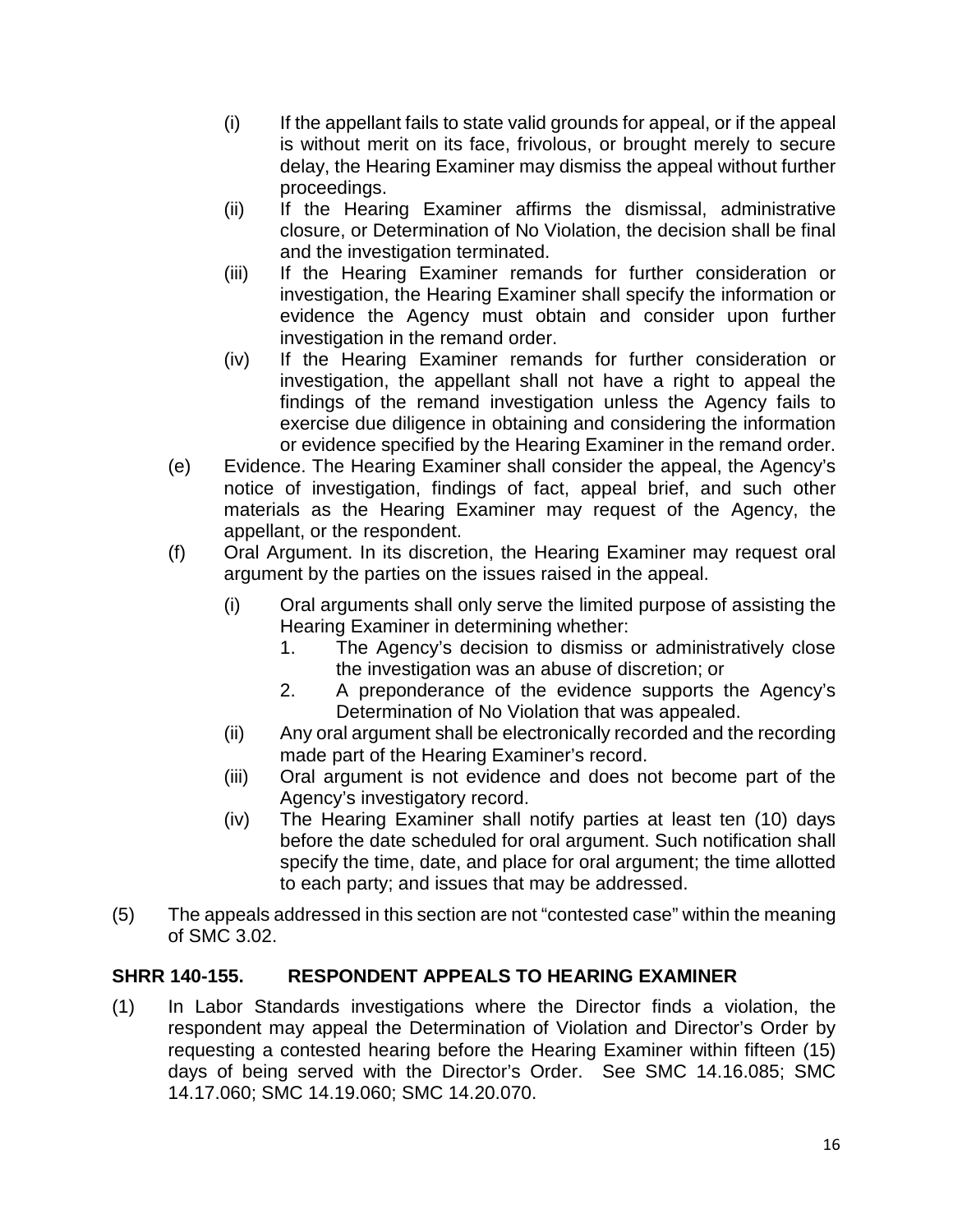- (2) If a respondent fails to appeal the Determination of Violation and Director's Order within fifteen (15) days of service, the Determination and Director's Order shall be final. If the last day of the appeal period so computed is a Saturday, Sunday, or federal or City holiday, the appeal period shall run until 5 p.m. on the next business day.
- (3) Respondent appeals shall follow the Hearing Examiner Rules of Practice and Procedure available on the Hearing Examiner's website [\(www.seattle.gov/examiner\)](http://www.seattle.gov/examiner).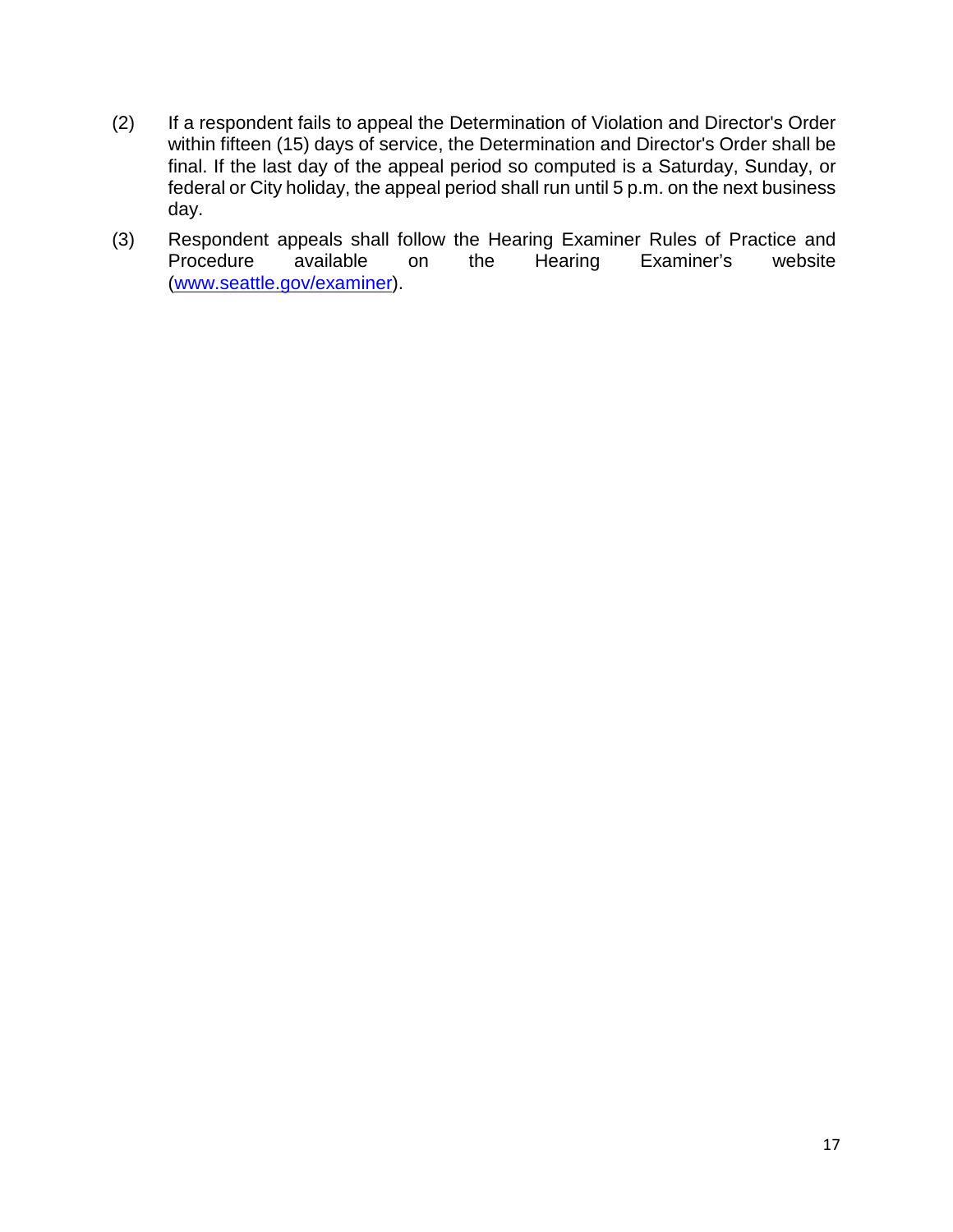## <span id="page-17-0"></span>**APPENDIX A**

## <span id="page-17-1"></span>**SECTION 1. BACK PAY AND INTEREST AWARDS**

- (1) Back Pay. Once it has been determined that an awardee has sustained economic loss from a violation under the Seattle Labor Standards Ordinances, back pay shall be awarded. The issue in determining whether a back pay award is appropriate is whether the awardee was economically injured and requires back pay to be made whole.
- (2) Computation. Back pay awards shall be computed to include all earnings and benefits that would be due the awardee but for the respondent's unlawful acts or practices. The award shall be equal to what the awardee would have earned from the respondent plus interest, less legal deductions due as a result of the award.
	- (a) Interest. Interest shall accrue at the rate of twelve (12) percent per annum on the amount of back pay due and may, at the discretion of the Director based on the circumstances of the case, be computed on a monthly basis. Interest shall be assessed on all back pay awards. Such interest shall run from the date the back pay became due to the awardee as wages until the date the back pay is paid.
	- (b) Legal Deductions. Legal deductions due as a result of the award include mandatory contributions, such as FICA, that are required by law to be withheld from wages. The amount deducted under this section shall be paid to the appropriate fund on the awardee's behalf.
	- (c) Compensation Period. The compensation period for the calculation of back pay shall commence on the date the unlawful act or practice occurred or began, and shall continue until the date the unlawful act or practice ends or the date a Director's order under SHRR 140-140 is issued, whichever occurs first.

## <span id="page-17-2"></span>**SECTION 2. REMEDIES IN PAID SICK AND SAFE TIME (PSST) CASES**

(1) Remedies to Aggrieved Parties.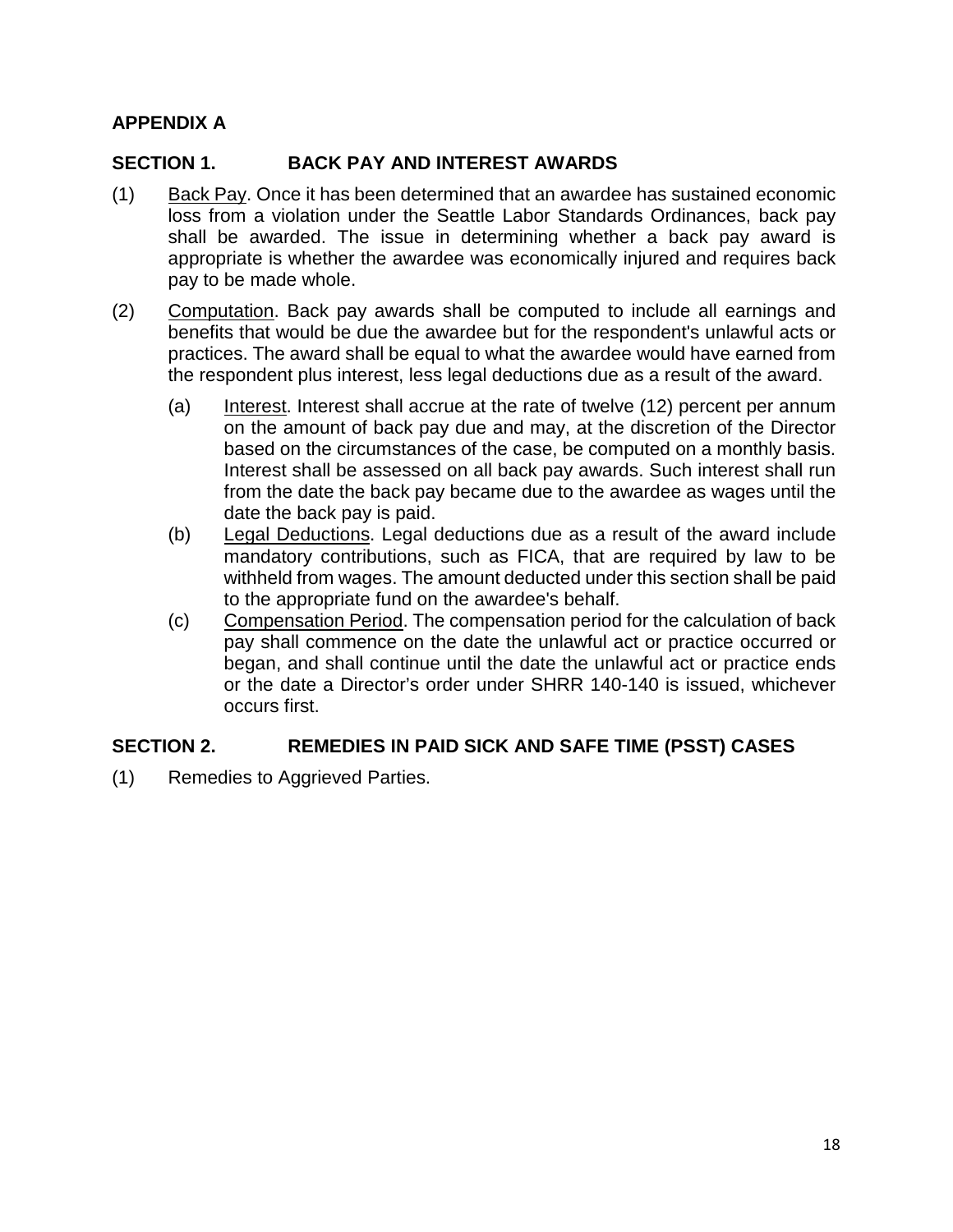| Table 2-T. Refliedles to Aggrieved Parties Under SMC 14.10.000                   |                                                                                                                                                                                                                                                                                                                                                                                   |  |
|----------------------------------------------------------------------------------|-----------------------------------------------------------------------------------------------------------------------------------------------------------------------------------------------------------------------------------------------------------------------------------------------------------------------------------------------------------------------------------|--|
| <b>Violation</b>                                                                 | <b>Remedy to Each Aggrieved Party</b>                                                                                                                                                                                                                                                                                                                                             |  |
| First and subsequent violations of the<br><b>PSST Ordinance (any provision)</b>  | Liquidated damages of up to twice the<br>unpaid wages.                                                                                                                                                                                                                                                                                                                            |  |
| Violation of PSST accrual<br>requirements                                        | For full-time employees, back pay for 30<br>PSST hours <sup>1</sup> for each year of<br>noncompliance for up to three (3) years<br>preceding the initiation of the investigation<br>through the date of the Determination and<br>Order or Pre-Determination Settlement, paid<br>at the employee's rate of pay on the last day<br>of each year of noncompliance, plus<br>interest. |  |
| Violation of PSST use requirements<br>(preclusion of use; nonpayment for<br>use) | For part-time, temporary, and occasional<br>basis employees working fewer than 2080<br>hours per year, the number of hours to be<br>paid out will be prorated based on hours<br>worked.                                                                                                                                                                                           |  |
| Violation of PSST carry-over<br>requirements                                     | This remedy may be prorated for the length<br>and extent of noncompliance.<br>For partial noncompliance where full-time<br>employees are permitted to accrue and use<br>at least 30 PSST hours per year (or the pro-<br>rated equivalent for employees working<br>fewer than 2080 hour per year), employees<br>will receive back-PSST hours (see below),<br>but not back pay.     |  |

# **Table 2-1. Remedies to Aggrieved Parties Under SMC 14.16.080**

<span id="page-18-0"></span> $\overline{\phantom{a}}$ <sup>1</sup> To calculate the equitable remedy, OLS will adjust number of hours paid out annually using the most recent data regarding "the frequency of work-loss days" for adults aged 18 and over as published by the U.S. Department of Health and Human Services, Centers for Disease Control and Prevention (CDC), Summary Health Statistics for U.S. Adults.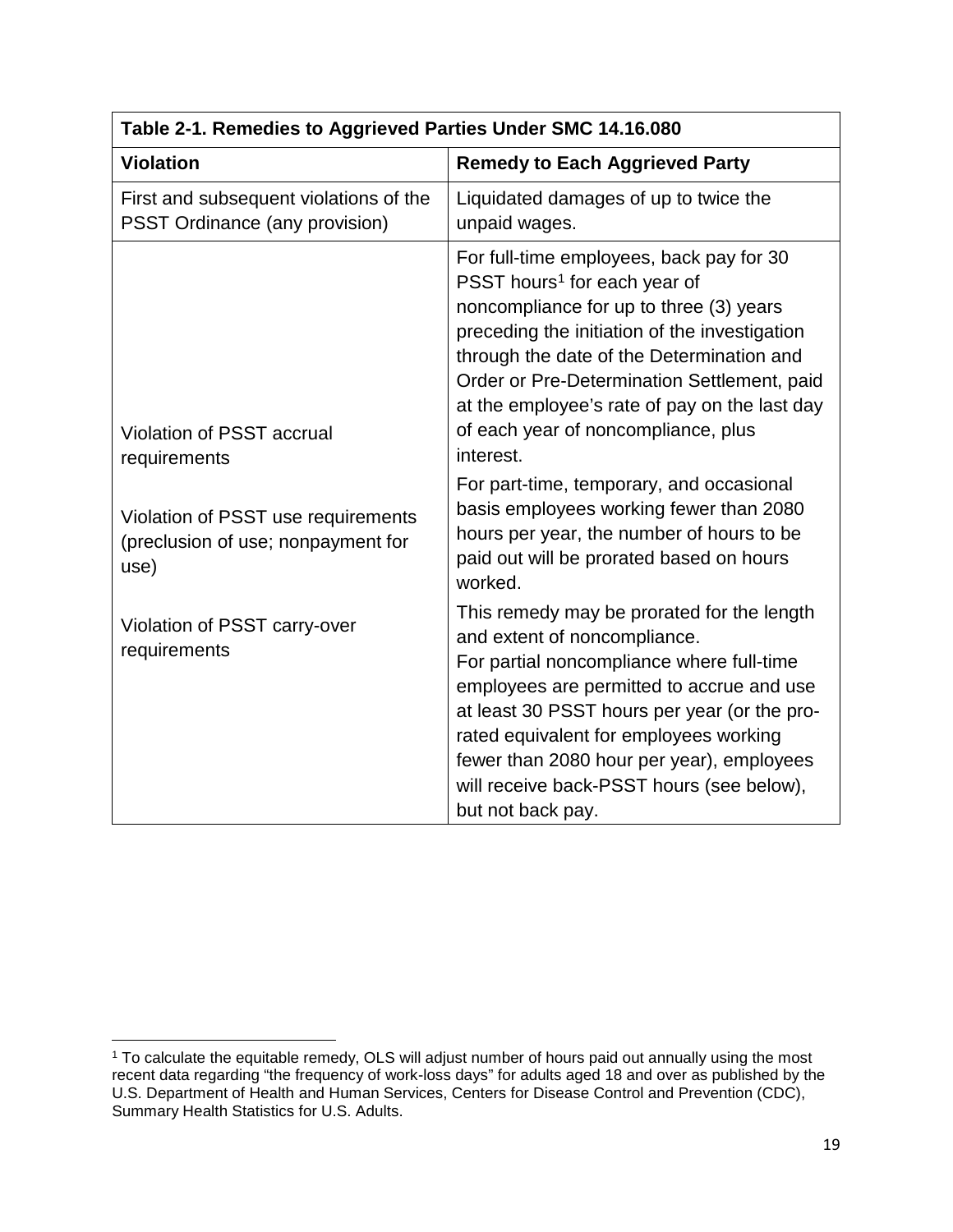|                                                                                                                      | Accrued PSST hours based on the<br>applicable accrual rate and hours worked<br>during each year of noncompliance for up to<br>three (3) years preceding the initiation of the<br>investigation through the date of the<br>Determination and Order or Pre-<br>Determination Settlement, less the number<br>of PSST hours paid out as back pay, where<br>applicable (see above).<br>In cases where payroll records have not<br>been maintained or provided, the maximum<br>number of accrued PSST hours that the<br>employee could have accrued during the<br>period of noncompliance shall be awarded<br>without carryover restrictions. |
|----------------------------------------------------------------------------------------------------------------------|-----------------------------------------------------------------------------------------------------------------------------------------------------------------------------------------------------------------------------------------------------------------------------------------------------------------------------------------------------------------------------------------------------------------------------------------------------------------------------------------------------------------------------------------------------------------------------------------------------------------------------------------|
|                                                                                                                      | This remedy may be prorated for the length<br>and extent of noncompliance.                                                                                                                                                                                                                                                                                                                                                                                                                                                                                                                                                              |
| Violation of PSST use requirements<br>(where respondent is generally<br>providing PSST but wrongfully denies<br>use) | Full payment of unpaid wages due, plus<br>interest.                                                                                                                                                                                                                                                                                                                                                                                                                                                                                                                                                                                     |
| Retaliation                                                                                                          | Appropriate relief at law or equity, including<br>but not limited to: reinstatement; front pay in<br>lieu of reinstatement with full payment of<br>unpaid wages plus interest; liquidated<br>damages of up to twice the unpaid wages;<br>and a penalty of up to \$5,000.                                                                                                                                                                                                                                                                                                                                                                |

## (2) Fines to the City of Seattle.

| Table 2-2. Fines and Penalties to the Agency under SMC 14.16.080                    |                                                                                                                                                                                                                    |  |
|-------------------------------------------------------------------------------------|--------------------------------------------------------------------------------------------------------------------------------------------------------------------------------------------------------------------|--|
| <b>Violation</b>                                                                    | <b>Civil Penalties/Fines</b>                                                                                                                                                                                       |  |
| First, second, or subsequent<br>violations of the PSST Ordinance (any<br>provision) | First violation: Up to \$500 per aggrieved<br>party.<br>Second violation: Up to \$1,000 per<br>aggrieved party, or an amount equal to ten<br>percent of the total amount of unpaid<br>wages, whichever is greater. |  |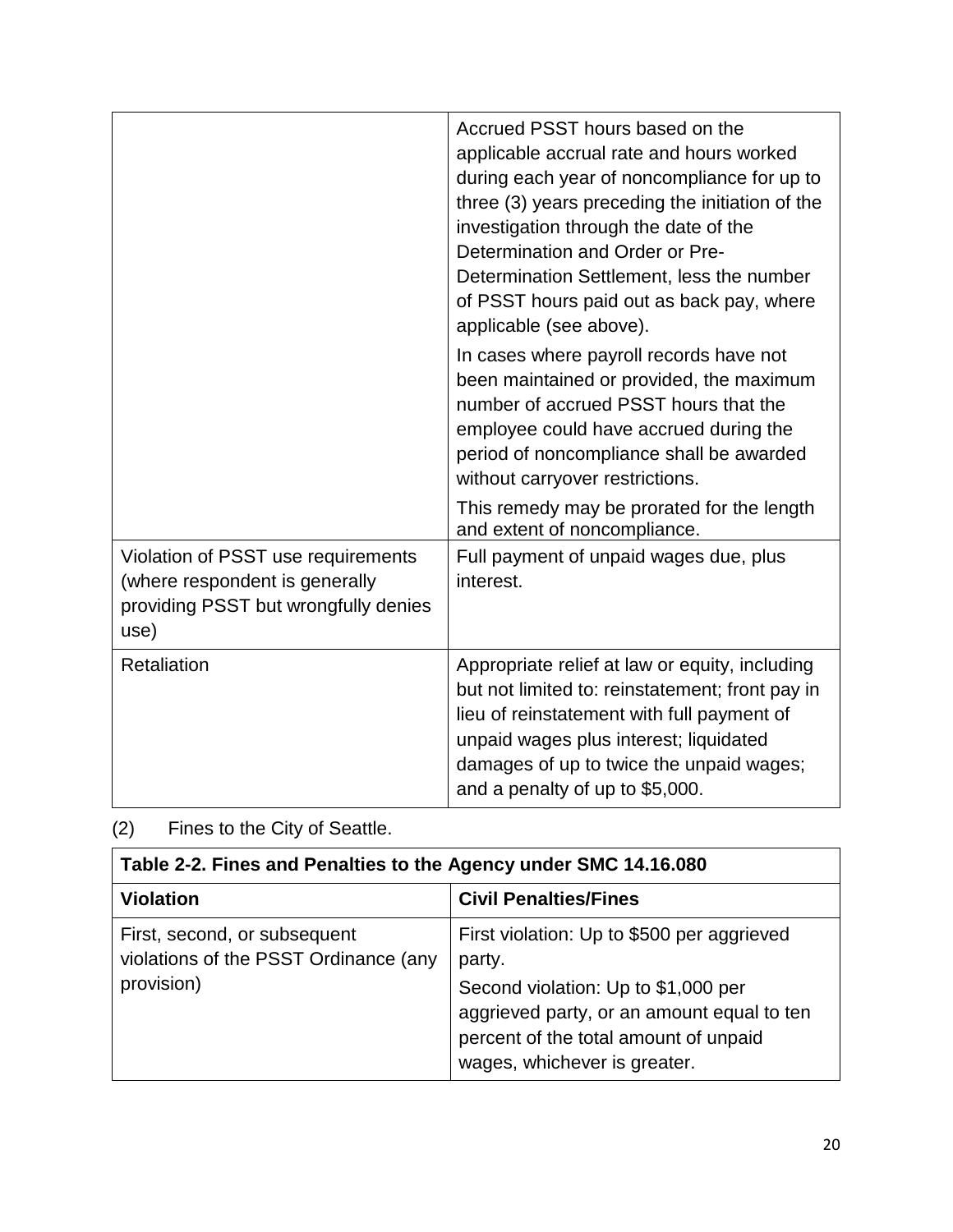|                                                                                                                                        | Subsequent violations: Up to \$5,000 per<br>aggrieved party, or an amount equal to ten<br>percent of the total amount of unpaid<br>wages, whichever is greater. <sup>2</sup> |
|----------------------------------------------------------------------------------------------------------------------------------------|------------------------------------------------------------------------------------------------------------------------------------------------------------------------------|
| Willful failure to display the Labor<br><b>Standards Ordinance poster</b>                                                              | First violation: \$750.<br>Subsequent violations: \$1,000.                                                                                                                   |
| Failure to provide notification each<br>time wages are paid stating an<br>updated amount of paid time available<br>for use as PSST     | \$500.                                                                                                                                                                       |
| Failure to provide employees with<br>written notice of rights under notice<br>and posting requirements                                 | \$500.                                                                                                                                                                       |
| Failure to provide employees with<br>employer's written policy and<br>procedure for meeting PSST<br>requirements                       | \$500.                                                                                                                                                                       |
| Failure to comply with prohibitions<br>against retaliation                                                                             | \$1,000 per aggrieved party.                                                                                                                                                 |
| Failure to maintain employer records<br>documenting hours worked by<br>employees and PSST used by<br>covered employees for three years | \$500 per missing record.                                                                                                                                                    |
| Failure to provide notice of<br>investigation to employees                                                                             | \$500.                                                                                                                                                                       |
| Failure to provide notice of failure to<br>comply with final order to public                                                           | \$500.                                                                                                                                                                       |
| Willful interference with the<br>investigation                                                                                         | Between \$1,000.00 and \$5,000.00.                                                                                                                                           |

(3) Attorney's Fees. In addition to the unpaid wages, penalties, fines, liquidated damages, and interest, the Agency may assess against the respondent in favor of the City the reasonable costs incurred in enforcing SMC 14.16, including but not limited to reasonable attorneys' fees.

<span id="page-20-0"></span> $\overline{\phantom{a}}$ <sup>2</sup> Maximum penalty for a violation is \$20,000 per aggrieved party or 10% of unpaid wages, whichever is greater.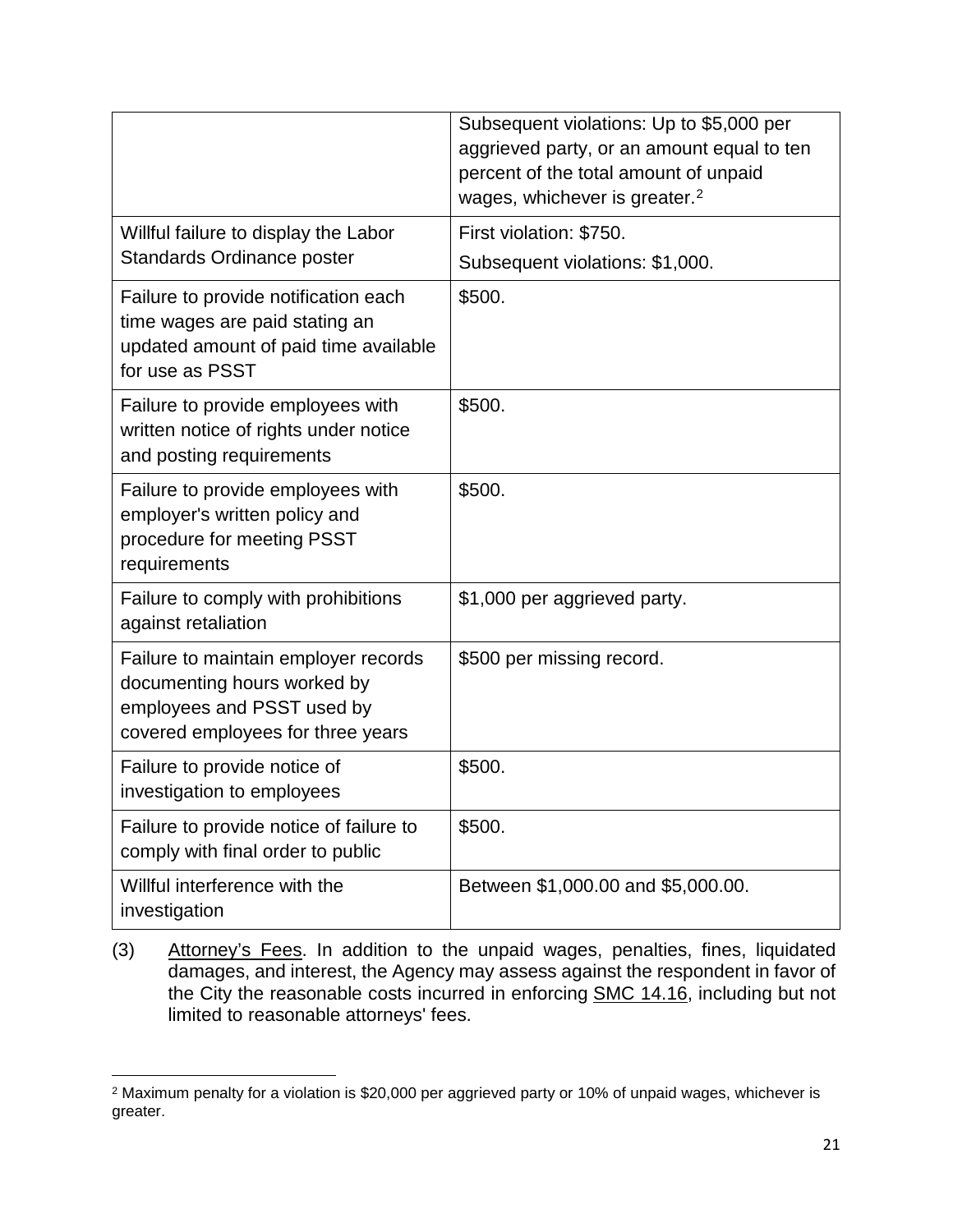## <span id="page-21-0"></span>**SECTION 3. REMEDIES IN FAIR CHANCE EMPLOYMENT (FCE) CASES**

(1) Remedies to Aggrieved Parties.

| Table 3-1. Remedies to Aggrieved Parties under SMC 14.17.055          |                                                                                                                                                                                                                                                       |  |
|-----------------------------------------------------------------------|-------------------------------------------------------------------------------------------------------------------------------------------------------------------------------------------------------------------------------------------------------|--|
| <b>Violation</b>                                                      | <b>Remedy to Each Aggrieved Party</b>                                                                                                                                                                                                                 |  |
| First, second, and subsequent<br>violations of the FCE Ordinance (any | First violation: Up to \$500 to each aggrieved<br>party.                                                                                                                                                                                              |  |
| provision) $3$                                                        | Second violation: Up to \$1,000 to each<br>aggrieved party.                                                                                                                                                                                           |  |
|                                                                       | Subsequent violations: Up to \$5,000 to each<br>aggrieved party.                                                                                                                                                                                      |  |
| Retaliation                                                           | Appropriate relief at law or equity, including:<br>reinstatement; front pay in lieu of<br>reinstatement with full payment of unpaid<br>wages plus interest; liquidated damages of<br>up to twice the unpaid wages; and a penalty<br>of up to \$5,000. |  |

## (2) Fines to the City of Seattle.

 $\overline{\phantom{a}}$ 

| Table 3-2. Fines and Penalties to the Agency under SMC 14.17.055                                       |                                 |
|--------------------------------------------------------------------------------------------------------|---------------------------------|
| <b>Violation</b>                                                                                       | <b>Fine</b>                     |
| Failure to provide employees with<br>written notice of rights under notice<br>and posting requirements | \$500.                          |
| Failure to comply with prohibitions<br>against retaliation                                             | \$1,000 per aggrieved party.    |
| Willful failure to display the Labor                                                                   | First violation: \$750          |
| <b>Standards Ordinance poster</b>                                                                      | Subsequent violations: \$1,000. |
| Failure to provide notice of<br>investigation to employees                                             | \$500.                          |
| Failure to provide notice of failure to<br>comply with final order to public                           | \$500.                          |

<span id="page-21-1"></span><sup>&</sup>lt;sup>3</sup> If there is no aggrieved party, the penalty for a first, second, or subsequent violation shall be paid to the Department as a civil penalty. See SMC 14.17.055(F).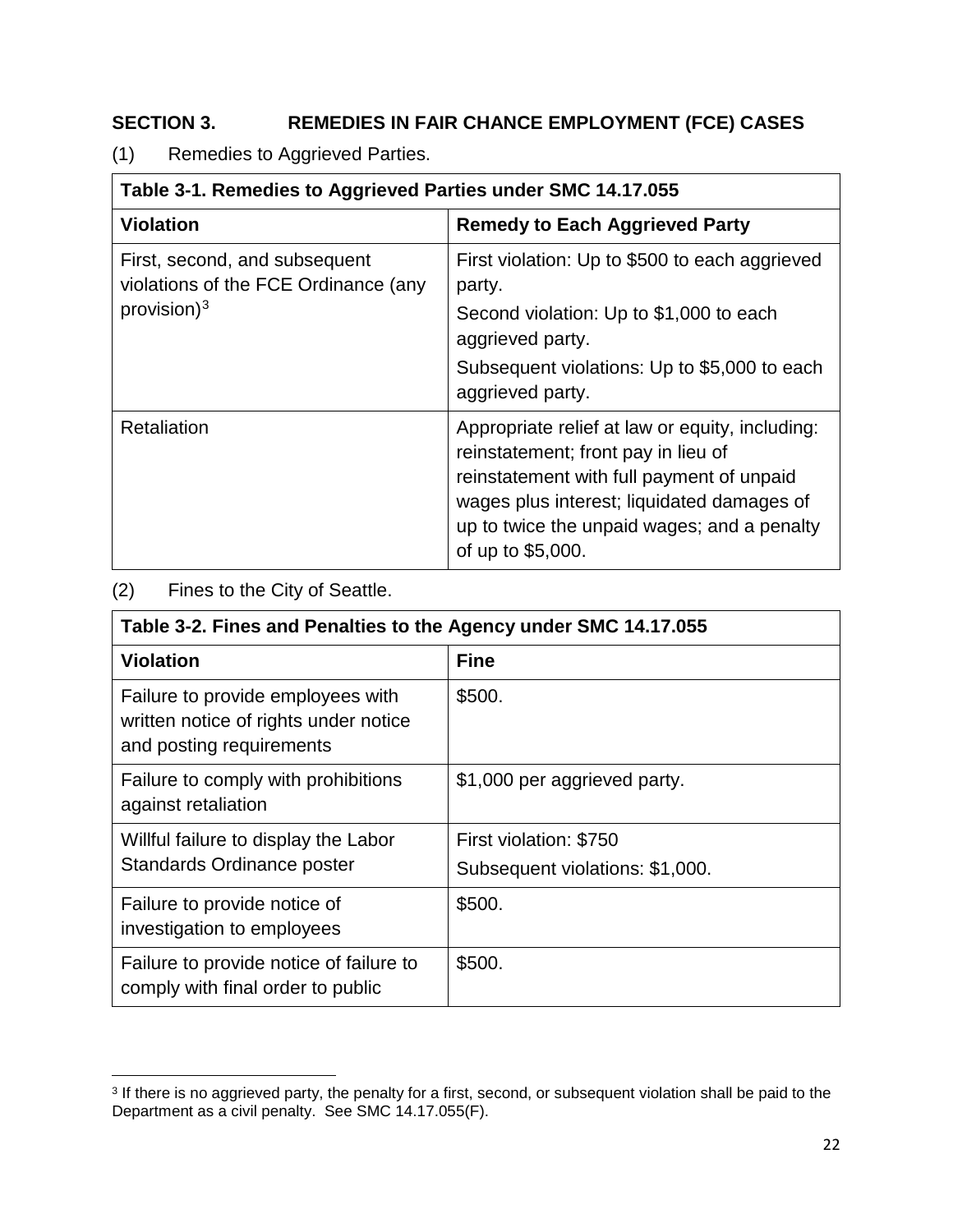| Willful interference with the | Between \$1,000 and \$5,000. |
|-------------------------------|------------------------------|
| investigation                 |                              |

(3) Attorney's Fees. In addition to the unpaid wages, penalties, fines, liquidated damages, and interest, the Agency may assess against the respondent in favor of the City the reasonable costs incurred in enforcing SMC 14.17, including but not limited to reasonable attorneys' fees.

## <span id="page-22-0"></span>**SECTION 4. REMEDIES IN MINIMUM WAGE (MW) CASES**

(1) Remedies to Aggrieved Parties.

| Table 4-1. Remedies to Aggrieved Parties under SMC 14.19.080  |                                                                                                                                                                                                                                                                          |  |
|---------------------------------------------------------------|--------------------------------------------------------------------------------------------------------------------------------------------------------------------------------------------------------------------------------------------------------------------------|--|
| <b>Violation</b>                                              | <b>Remedy to Each Aggrieved Party</b>                                                                                                                                                                                                                                    |  |
| First and subsequent violations of the<br><b>MW Ordinance</b> | Liquidated damages of up to twice the<br>unpaid wages.                                                                                                                                                                                                                   |  |
| Failure to pay minimum wage or<br>minimum compensation        | Full payment of unpaid wages plus interest.                                                                                                                                                                                                                              |  |
| Retaliation                                                   | Appropriate relief at law or equity, including<br>but not limited to: reinstatement; front pay in<br>lieu of reinstatement with full payment of<br>unpaid wages plus interest; liquidated<br>damages of up to twice the unpaid wages;<br>and a penalty of up to \$5,000. |  |

## (2) Fines to the City of Seattle.

| Table 4-2. Fines to the City of Seattle under SMC 14.19.080     |                                                                                                                                                            |  |
|-----------------------------------------------------------------|------------------------------------------------------------------------------------------------------------------------------------------------------------|--|
| <b>Violation</b>                                                | <b>Fine</b>                                                                                                                                                |  |
| First, second, and subsequent<br>violations of the MW Ordinance | First violation: Up to \$500 per aggrieved<br>party.                                                                                                       |  |
|                                                                 | Second violation: Up to \$1,000 per<br>aggrieved party, or an amount equal to ten<br>percent of the total amount of unpaid<br>wages, whichever is greater. |  |
|                                                                 | Subsequent violations: Up to \$5,000 per<br>aggrieved party, or an amount equal to ten                                                                     |  |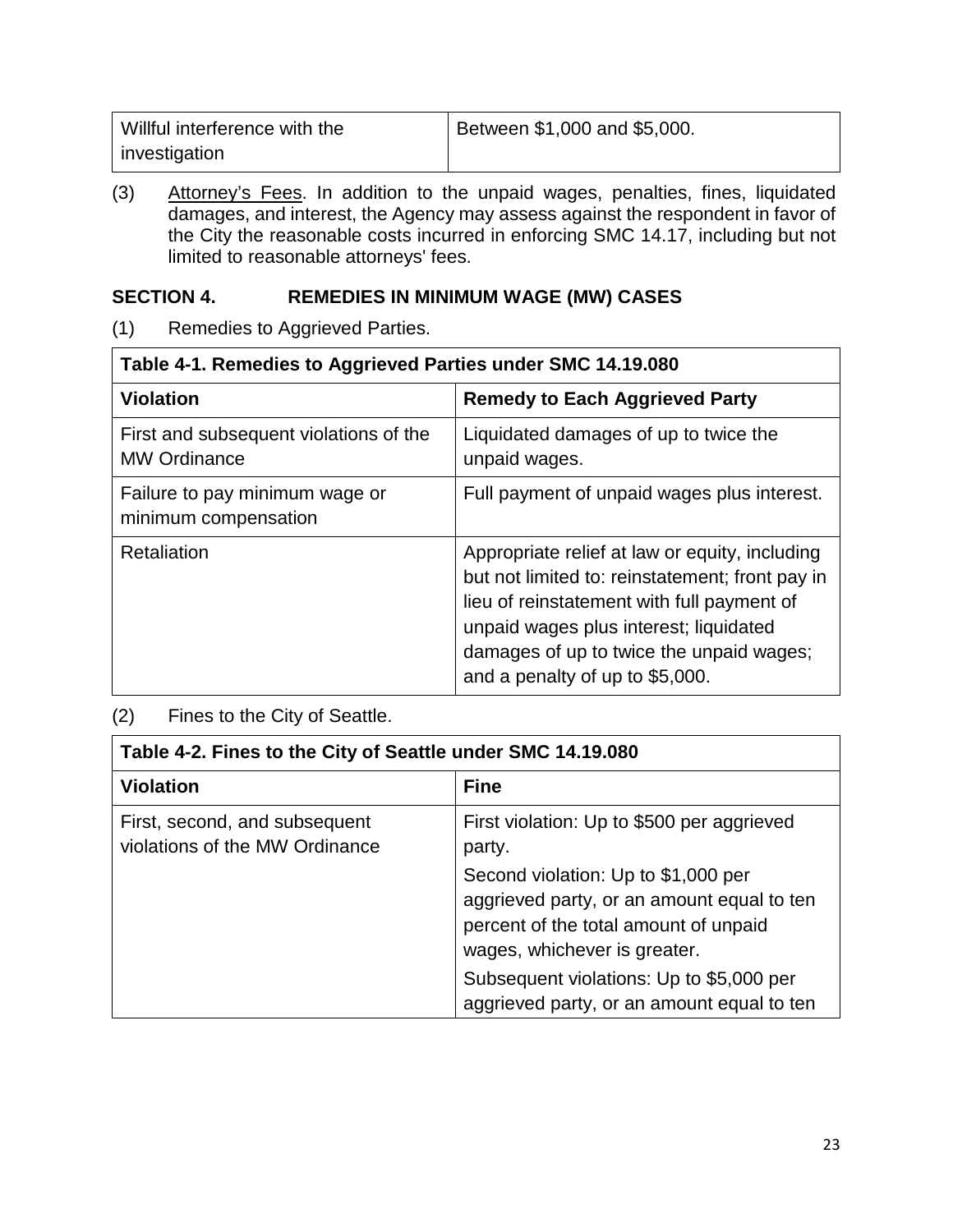|                                                                                                                                        | percent of the total amount of unpaid<br>wages, whichever is greater. <sup>4</sup> |
|----------------------------------------------------------------------------------------------------------------------------------------|------------------------------------------------------------------------------------|
| Willful failure to display the Labor<br>Standards Ordinance poster                                                                     | First violation: \$750.<br>Subsequent violations: \$1,000.                         |
| Failure to provide employees with<br>written notice of rights under notice<br>and posting requirements                                 | \$500.                                                                             |
| Failure to comply with prohibitions<br>against retaliation                                                                             | \$1,000 per aggrieved party.                                                       |
| Failure to maintain employer records<br>documenting minimum wages and<br>minimum compensation paid to each<br>employee for three years | \$500 per missing record.                                                          |
| Failure to provide notice of<br>investigation to employees                                                                             | \$500.                                                                             |
| Failure to provide notice of failure to<br>comply with final order to public                                                           | \$500.                                                                             |
| Willful interference with the<br>investigation                                                                                         | Between \$1,000 and \$5,000.                                                       |

(3) Attorney's Fees. In addition to the unpaid wages, penalties, fines, liquidated damages, and interest, the Agency may assess against the respondent in favor of the City the reasonable costs incurred in enforcing SMC 14.19, including but not limited to reasonable attorneys' fees.

## <span id="page-23-0"></span>**SECTION 5. REMEDIES IN WAGE THEFT (WT) CASES**

(1) Remedies to Aggrieved Parties.

| Table 5-1. Remedies to Aggrieved Parties under SMC 14.20.060                                                |                                                       |
|-------------------------------------------------------------------------------------------------------------|-------------------------------------------------------|
| <b>Violation</b>                                                                                            | <b>Remedy to Each Aggrieved Party</b>                 |
| First and subsequent violations of the<br><b>WT Ordinance</b>                                               | Liquidated damages up to twice the unpaid<br>wages.   |
| Failure to pay all compensation owed<br>to an employee by reason of<br>employment on an established regular | Full payment of unpaid compensation plus<br>interest. |

<span id="page-23-1"></span> $\overline{\phantom{a}}$ <sup>4</sup> Maximum penalty for a violation is \$20,000 per aggrieved party or 10% of unpaid wages, whichever is greater.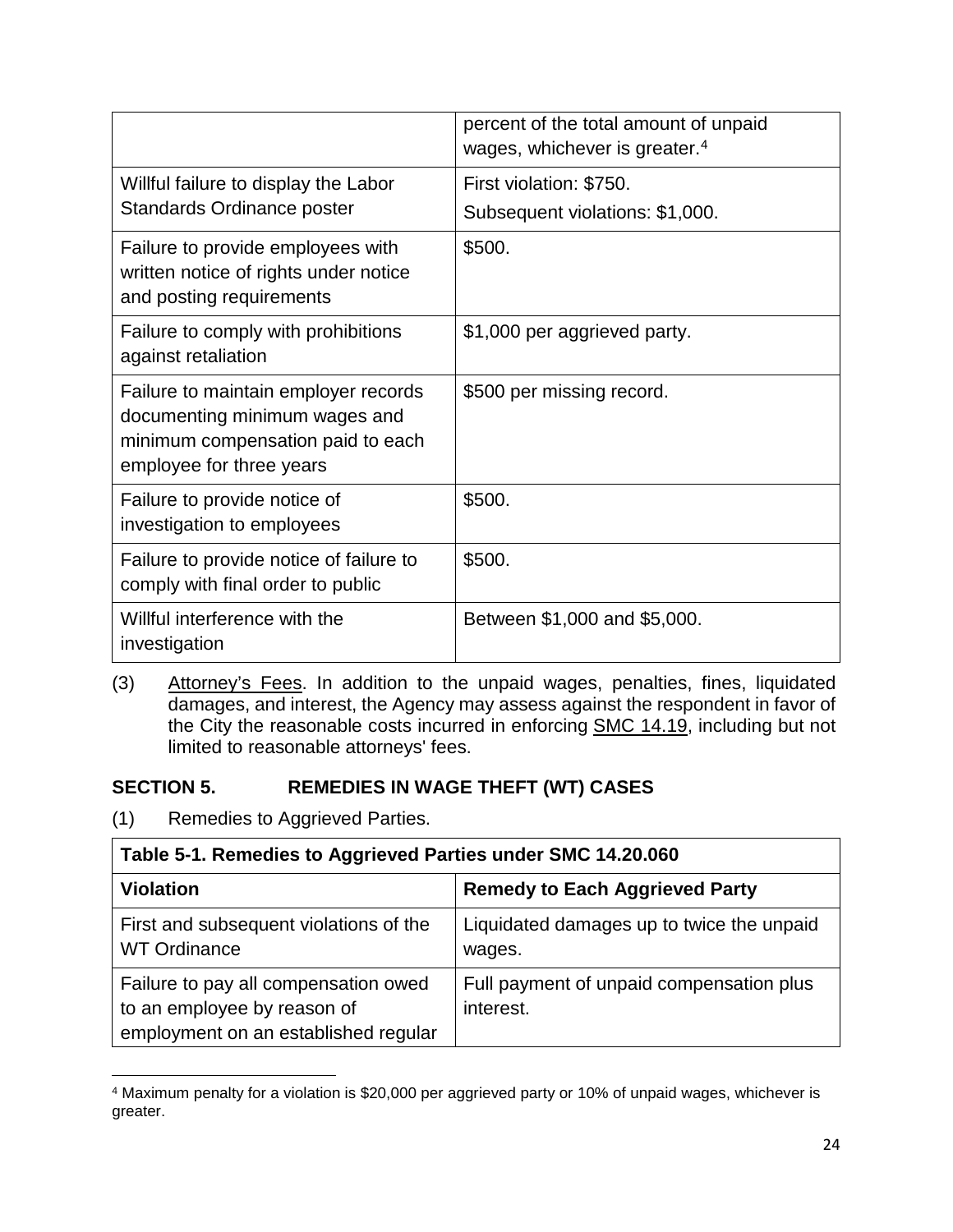| pay day at no longer than monthly<br>payment intervals |                                                                                                                                                                                                                                                                          |
|--------------------------------------------------------|--------------------------------------------------------------------------------------------------------------------------------------------------------------------------------------------------------------------------------------------------------------------------|
| Retaliation                                            | Appropriate relief at law or equity, including<br>but not limited to: reinstatement; front pay in<br>lieu of reinstatement with full payment of<br>unpaid wages plus interest; liquidated<br>damages of up to twice the unpaid wages;<br>and a penalty of up to \$5,000. |

# (2) Fines to the City of Seattle.

 $\overline{\phantom{a}}$ 

| Table 5-2. Fines and Penalties to the Agency under SMC 14.20.060                                       |                                                                                                                                                                                                                                                                                                                                                                                                    |  |
|--------------------------------------------------------------------------------------------------------|----------------------------------------------------------------------------------------------------------------------------------------------------------------------------------------------------------------------------------------------------------------------------------------------------------------------------------------------------------------------------------------------------|--|
| <b>Violation</b>                                                                                       | <b>Fine</b>                                                                                                                                                                                                                                                                                                                                                                                        |  |
| First, second, and subsequent<br>violations of the WT Ordinance                                        | First violation: Up to \$500 per aggrieved<br>party.<br>Second violation: Up to \$1,000 per<br>aggrieved party, or an amount equal to ten<br>percent of the total amount of unpaid<br>wages, whichever is greater.<br>Subsequent violations: Up to \$5,000 per<br>aggrieved party, or an amount equal to ten<br>percent of the total amount of unpaid<br>wages, whichever is greater. <sup>5</sup> |  |
| Willful failure to display the Labor<br>Standards Ordinance poster                                     | First violation: \$750.<br>Subsequent violations: \$1,000.                                                                                                                                                                                                                                                                                                                                         |  |
| Failure to provide employees with<br>written notice of rights under notice<br>and posting requirements | \$500.                                                                                                                                                                                                                                                                                                                                                                                             |  |
| Failure to provide employees with<br>written notice of pay information each<br>time wages are paid     | \$500 per aggrieved party.                                                                                                                                                                                                                                                                                                                                                                         |  |
| Failure to provide written notice of<br>employment information                                         | \$500 per aggrieved party.                                                                                                                                                                                                                                                                                                                                                                         |  |
| Failure to comply with prohibitions<br>against retaliation                                             | \$1,000 per aggrieved party.                                                                                                                                                                                                                                                                                                                                                                       |  |

<span id="page-24-0"></span> $^5$  Maximum penalty for a violation is  $\$20,000$  per aggrieved party or 10% of unpaid wages, whichever is greater.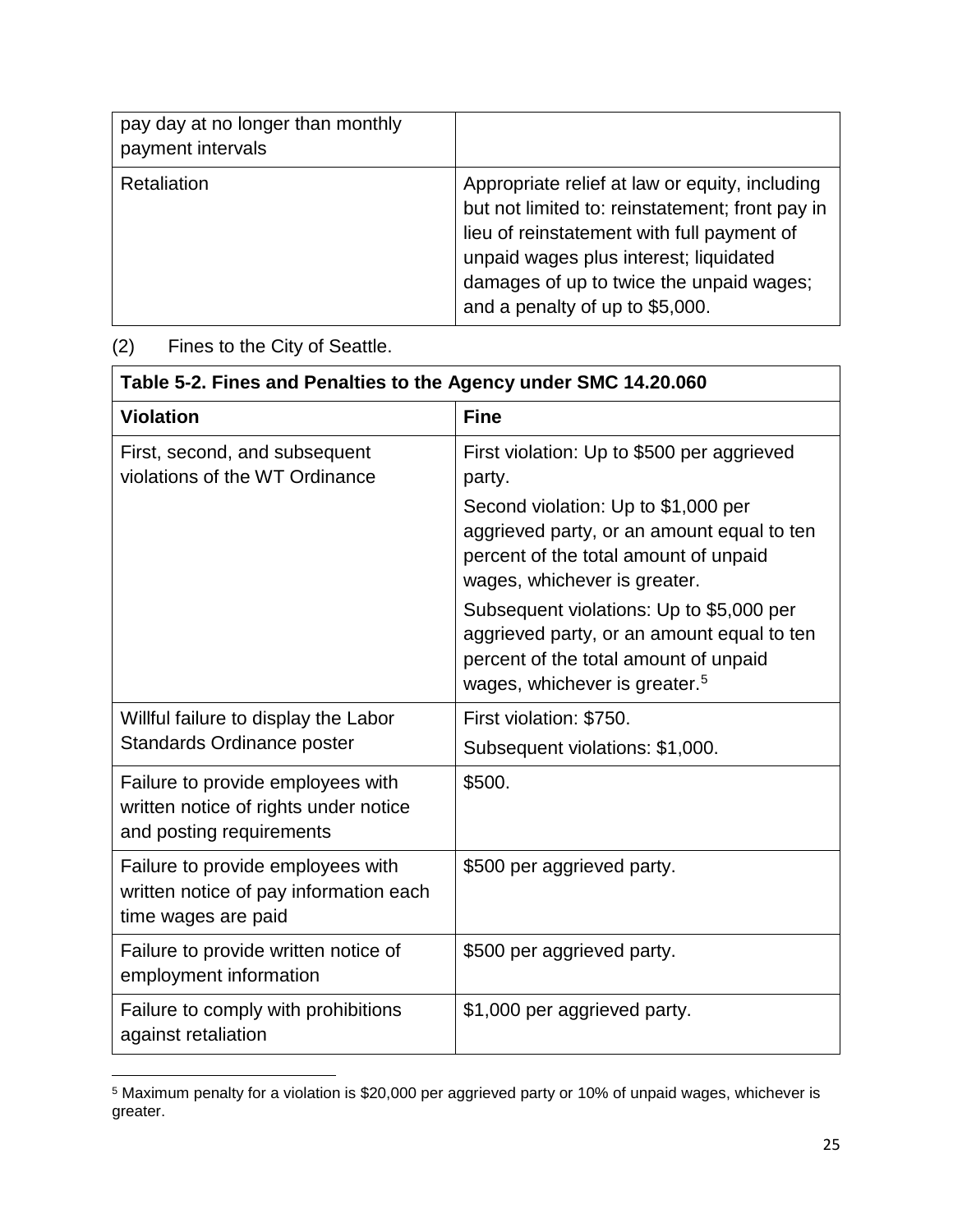| Failure to maintain employer records<br>for three years                      | \$500 per missing record.    |
|------------------------------------------------------------------------------|------------------------------|
| Failure to provide notice of<br>investigation to employees                   | \$500.                       |
| Failure to provide notice of failure to<br>comply with final order to public | \$500.                       |
| Willful interference with the<br>investigation                               | Between \$1,000 and \$5,000. |

(3) Attorney's Fees. In addition to the unpaid wages, penalties, fines, liquidated damages, and interest, the Agency may assess against the respondent in favor of the City the reasonable costs incurred in enforcing **SMC 14.20**, including but not limited to reasonable attorneys' fees.

## <span id="page-25-0"></span>**SECTION 6. REMEDIES IN SECURE SCHEDULING (SS) CASES**

(1) Remedies to Aggrieved Parties.

 $\blacksquare$ 

| Table 6-1. Remedies to Aggrieved Parties under SMC 14.22.095  |                                                                                                                                                                                                                                                                          |  |
|---------------------------------------------------------------|--------------------------------------------------------------------------------------------------------------------------------------------------------------------------------------------------------------------------------------------------------------------------|--|
| <b>Violation</b>                                              | <b>Remedy to Each Aggrieved Party</b>                                                                                                                                                                                                                                    |  |
| First and subsequent violations of the<br><b>SS Ordinance</b> | Liquidated damages of up to twice the<br>unpaid compensation.                                                                                                                                                                                                            |  |
|                                                               | Full payment of unpaid compensation plus<br>interest.                                                                                                                                                                                                                    |  |
| Retaliation                                                   | Appropriate relief at law or equity, including<br>but not limited to: reinstatement; front pay in<br>lieu of reinstatement with full payment of<br>unpaid wages plus interest; liquidated<br>damages of up to twice the unpaid wages;<br>and a penalty of up to \$5,000. |  |

(2) Fines to the City of Seattle.

| Table 6-2. Fines and Penalties to the Agency under SMC 14.22.095 |                                                                                   |  |
|------------------------------------------------------------------|-----------------------------------------------------------------------------------|--|
| <b>Violation</b>                                                 | <b>Fine</b>                                                                       |  |
| First, second, and subsequent<br>violations of the SS Ordinance  | First violation: Up to \$500 per aggrieved<br>party.                              |  |
|                                                                  | Second violation: Up to \$1,000 per<br>aggrieved party, or an amount equal to ten |  |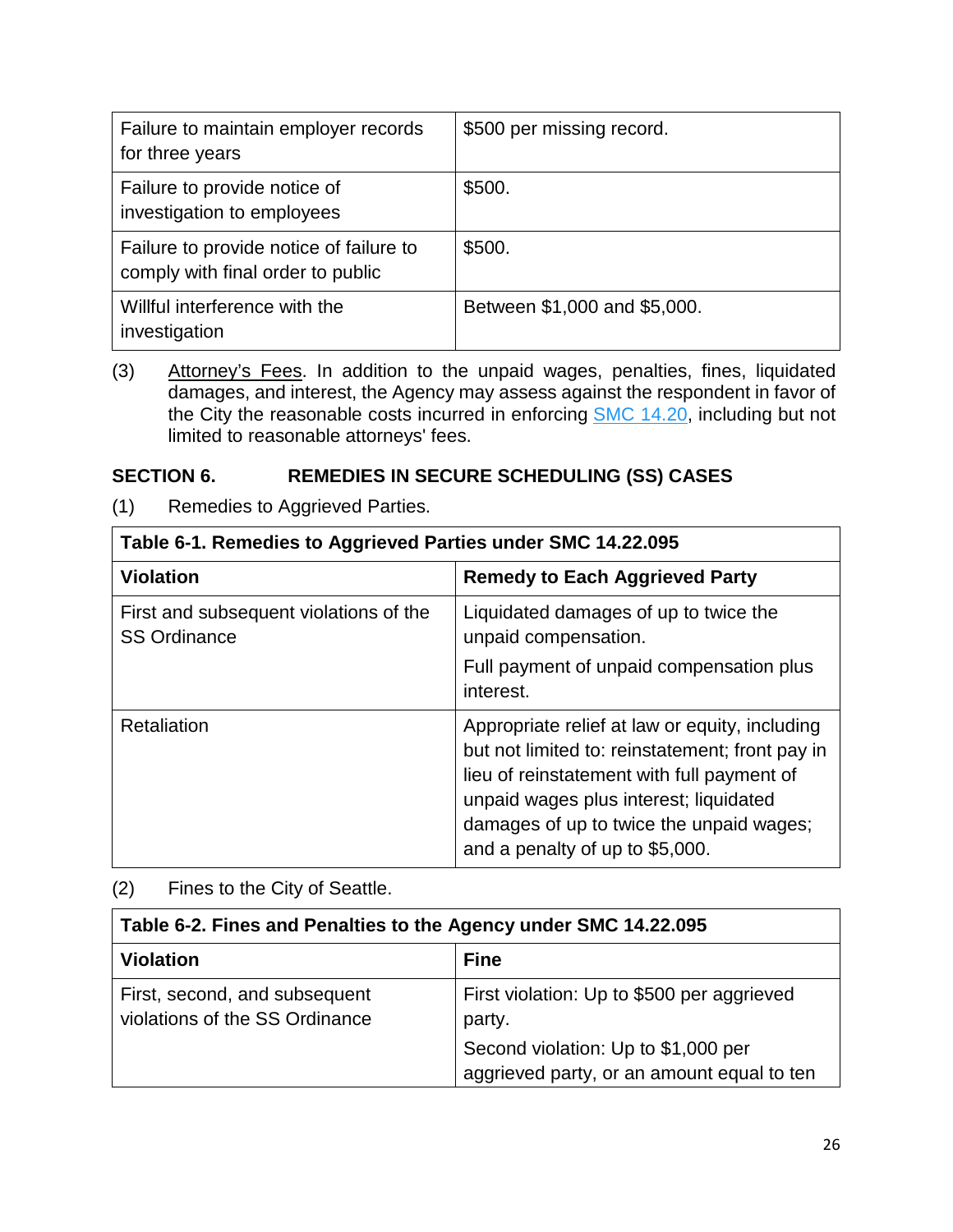|                                                                                                                                                                                                                            | percent of the total amount of unpaid<br>compensation, whichever is greater.<br>Subsequent violations: Up to \$5,000 per<br>aggrieved party, or an amount equal to ten<br>percent of the total amount of unpaid<br>compensation, whichever is greater. <sup>6</sup> |
|----------------------------------------------------------------------------------------------------------------------------------------------------------------------------------------------------------------------------|---------------------------------------------------------------------------------------------------------------------------------------------------------------------------------------------------------------------------------------------------------------------|
| Failure to provide good faith estimate<br>of work schedule                                                                                                                                                                 | \$500.                                                                                                                                                                                                                                                              |
| Failure to provide a written response<br>for denial of employee's request for a<br>limitation or change in work schedule<br>due to a major life event                                                                      | \$500.                                                                                                                                                                                                                                                              |
| Failure to compensate employee at<br>one and a half times pay for working<br>hours that are separated by less than<br>10 hours from the previous shift                                                                     | \$500.                                                                                                                                                                                                                                                              |
| Failure to provide at least 14 calendar<br>days of advance notice of work<br>schedule                                                                                                                                      | \$500.                                                                                                                                                                                                                                                              |
| Failure to provide notice of work<br>schedule changes                                                                                                                                                                      | \$500.                                                                                                                                                                                                                                                              |
| Failure to comply with prohibitions<br>against asking or requiring an<br>employee to find coverage for<br>scheduled hours if the employee is<br>unable to work for a reason covered<br>by other laws or a major life event | \$500.                                                                                                                                                                                                                                                              |
| Failure to compensate employee with<br>additional compensation for work<br>schedule changes                                                                                                                                | \$500.                                                                                                                                                                                                                                                              |
| Failure to comply with prohibition<br>against systemic pattern or practice of<br>significant underscheduling                                                                                                               | \$500.                                                                                                                                                                                                                                                              |

<span id="page-26-0"></span> $\overline{\phantom{a}}$  $^6$  Maximum penalty for a violation is \$20,000 per aggrieved party or 10% of unpaid wages, whichever is greater.